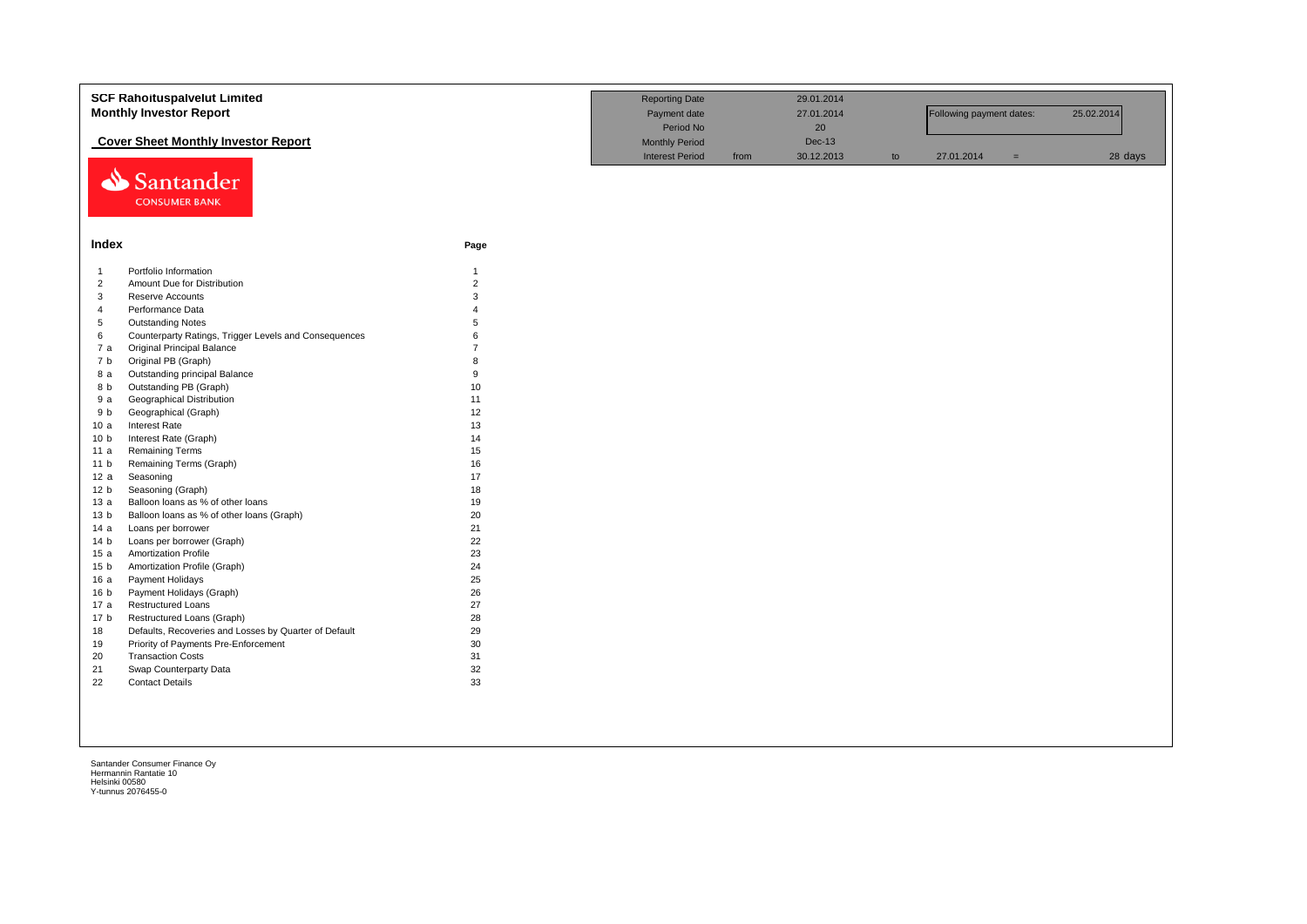| <b>SCF Rahoituspalvelut Limited</b><br><b>Monthly Investor Report</b> |                               | <b>Reporting Date</b><br>Payment date |            | 29.01.2014<br>27.01.2014 |                   |         |
|-----------------------------------------------------------------------|-------------------------------|---------------------------------------|------------|--------------------------|-------------------|---------|
|                                                                       |                               | Period No                             |            | 20                       |                   |         |
| 1. Portfolio Information                                              |                               | <b>Monthly Period</b>                 |            | $Dec-13$                 |                   |         |
|                                                                       |                               | <b>Interest Period</b>                | from       | 30.12.2013               | to $27.01.2014 =$ | 28 days |
| Santander<br>⇘<br><b>CONSUMER BANK</b>                                |                               |                                       |            |                          |                   |         |
|                                                                       | <b>Current Period</b>         | <b>Previous Period</b>                |            |                          |                   |         |
|                                                                       |                               |                                       |            |                          |                   |         |
| <b>Outstanding receivables</b>                                        | <b>Aggregated Outstanding</b> | <b>Aggregated Outstanding</b>         |            |                          |                   |         |
|                                                                       | <b>Principal Amount</b>       | <b>Principal Amount</b>               |            |                          |                   |         |
| <b>Opening balance</b>                                                | 139 644 670,31 EUR            | 150 160 974,55 EUR                    |            |                          |                   |         |
| Scheduled Loan Principal Repayments                                   | 5 576 646,41 EUR              | 5 645 399,13 EUR                      |            |                          |                   |         |
| Prepayments                                                           | 3 823 358,03 EUR              | 4729 620,52 EUR                       |            |                          |                   |         |
| <b>Deemed Collections</b>                                             | <b>EUR</b><br>$\sim$          | 16 303,03 EUR                         |            |                          |                   |         |
| <b>Total Principal Payments Received</b>                              | 9 400 004,44 EUR              | 10 391 322,68 EUR                     |            |                          |                   |         |
|                                                                       |                               |                                       | <b>EUR</b> |                          |                   |         |
| New Defaulted Auto Loans in Period                                    | 94 696,24<br><b>EUR</b>       | 124 981,56 EUR                        |            |                          |                   |         |
| <b>Closing Balance</b>                                                | 130 149 969,63 EUR            | 139 644 670,31 EUR                    |            |                          |                   |         |
|                                                                       |                               |                                       |            |                          |                   |         |
| <b>Total revenue collections</b>                                      |                               |                                       |            |                          |                   |         |
| Revenue and fees received on loan balances                            | 757 775,08 EUR                | 789 237,83 EUR                        |            |                          |                   |         |
| recoveries on loans in default                                        | 118 999,59 EUR                | 307 182,59 EUR                        |            |                          |                   |         |
| of which proceeds from bad debt sales                                 | <b>EUR</b><br>$\sim$          | - EUR                                 |            |                          |                   |         |
| of which due to proceeds exceeding valuation                          | <b>EUR</b><br>$\sim$          | $\sim 10$                             | <b>EUR</b> |                          |                   |         |
| Total revenue received in period                                      | 876 774,67 EUR                | 1 096 420,42 EUR                      |            |                          |                   |         |
| # Loans                                                               |                               |                                       |            |                          |                   |         |
| At beginning of period                                                | 20 319 Loans                  | 21 324 Loans                          |            |                          |                   |         |
| Paid in full                                                          | 857 Loans                     |                                       | 989 Loans  |                          |                   |         |
| Repurchased (Deemed Collections)                                      | Loans<br>$\sim 100$           |                                       | 2 Loans    |                          |                   |         |
| New loans into Default                                                | 17 Loans                      |                                       | 14 Loans   |                          |                   |         |
| of which required payment to customer upon valuation                  | 1 Loans                       |                                       | 1 Loans    |                          |                   |         |
| At end of period                                                      | 19 445 Loans                  | 20 319 Loans                          |            |                          |                   |         |
|                                                                       |                               |                                       |            |                          |                   |         |
| Weighted Average Loan Return                                          | 6,52%                         |                                       |            |                          |                   |         |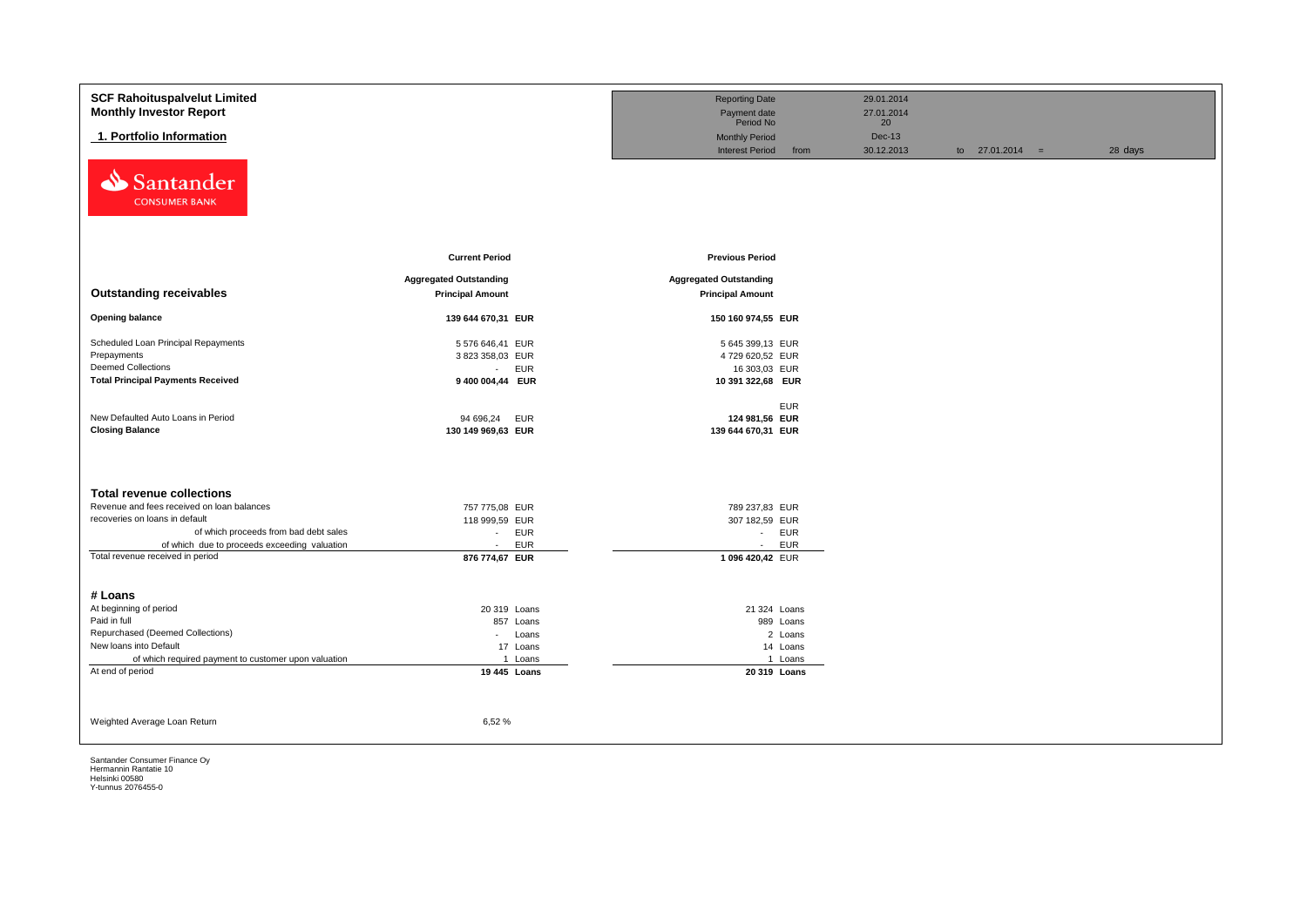| <b>SCF Rahoituspalvelut Limited</b><br><b>Monthly Investor Report</b><br>2. Amount Due for Distribution                                                                                                                                                                                                     |                                                                   | <b>Reporting Date</b><br>Payment date<br>Period No<br><b>Monthly Period</b><br><b>Interest Period</b> | from | 29.01.2014<br>27.01.2014<br>20<br>Dec-13<br>30.12.2013 | to | 27.01.2014 | $=$ | 28 days |
|-------------------------------------------------------------------------------------------------------------------------------------------------------------------------------------------------------------------------------------------------------------------------------------------------------------|-------------------------------------------------------------------|-------------------------------------------------------------------------------------------------------|------|--------------------------------------------------------|----|------------|-----|---------|
| Santander<br><b>CONSUMER BANK</b>                                                                                                                                                                                                                                                                           |                                                                   |                                                                                                       |      |                                                        |    |            |     |         |
| <b>Purchaser Available Distribution Amount</b>                                                                                                                                                                                                                                                              | <b>Current Period</b>                                             |                                                                                                       |      |                                                        |    |            |     |         |
| a. Collections (Principal, interest, and fee etc)<br>b. Stamp Duty, Taxes, Liabilities etc. Paid by the Seller to the Purchaser<br>c. Default, Interest, Indemnities etc Paid by the Seller to the Purchaser<br>d. Other amounts Paid by the Seller to the Purchaser<br>e. Interest Earned by the Purchaser | 10 276 779,11 EUR<br>0,00 EUR<br>0,00 EUR<br>0,00 EUR<br>0,00 EUR |                                                                                                       |      |                                                        |    |            |     |         |
| <b>Total Amount for Purchaser Available Distribution Amount</b>                                                                                                                                                                                                                                             | 10 276 779,11 EUR                                                 |                                                                                                       |      |                                                        |    |            |     |         |
| <b>Issuer Available Distribution Amount</b>                                                                                                                                                                                                                                                                 | <b>Current Period</b>                                             |                                                                                                       |      |                                                        |    |            |     |         |
| a. Amounts due to Issuer from Purchaser under the Loan Agreement                                                                                                                                                                                                                                            | 10 198 664,24 EUR                                                 |                                                                                                       |      |                                                        |    |            |     |         |
| b. Reserve Fund                                                                                                                                                                                                                                                                                             | 4 189 312,53 EUR                                                  |                                                                                                       |      |                                                        |    |            |     |         |
| c. Swap counterparty payment to the Issuer                                                                                                                                                                                                                                                                  | 0,00 EUR                                                          |                                                                                                       |      |                                                        |    |            |     |         |
| d. Drawings under the Liquidity Facility<br>e. Interest Earned by the Issuer                                                                                                                                                                                                                                | 0,00 EUR<br>-169,08 EUR                                           |                                                                                                       |      |                                                        |    |            |     |         |
| <b>Total Amount for Issuer Available Distribution Amount</b>                                                                                                                                                                                                                                                | 14 387 807,69 EUR                                                 |                                                                                                       |      |                                                        |    |            |     |         |
|                                                                                                                                                                                                                                                                                                             |                                                                   |                                                                                                       |      |                                                        |    |            |     |         |
|                                                                                                                                                                                                                                                                                                             |                                                                   |                                                                                                       |      |                                                        |    |            |     |         |
|                                                                                                                                                                                                                                                                                                             |                                                                   |                                                                                                       |      |                                                        |    |            |     |         |
|                                                                                                                                                                                                                                                                                                             |                                                                   |                                                                                                       |      |                                                        |    |            |     |         |
|                                                                                                                                                                                                                                                                                                             |                                                                   |                                                                                                       |      |                                                        |    |            |     |         |
|                                                                                                                                                                                                                                                                                                             |                                                                   |                                                                                                       |      |                                                        |    |            |     |         |
|                                                                                                                                                                                                                                                                                                             |                                                                   |                                                                                                       |      |                                                        |    |            |     |         |
|                                                                                                                                                                                                                                                                                                             |                                                                   |                                                                                                       |      |                                                        |    |            |     |         |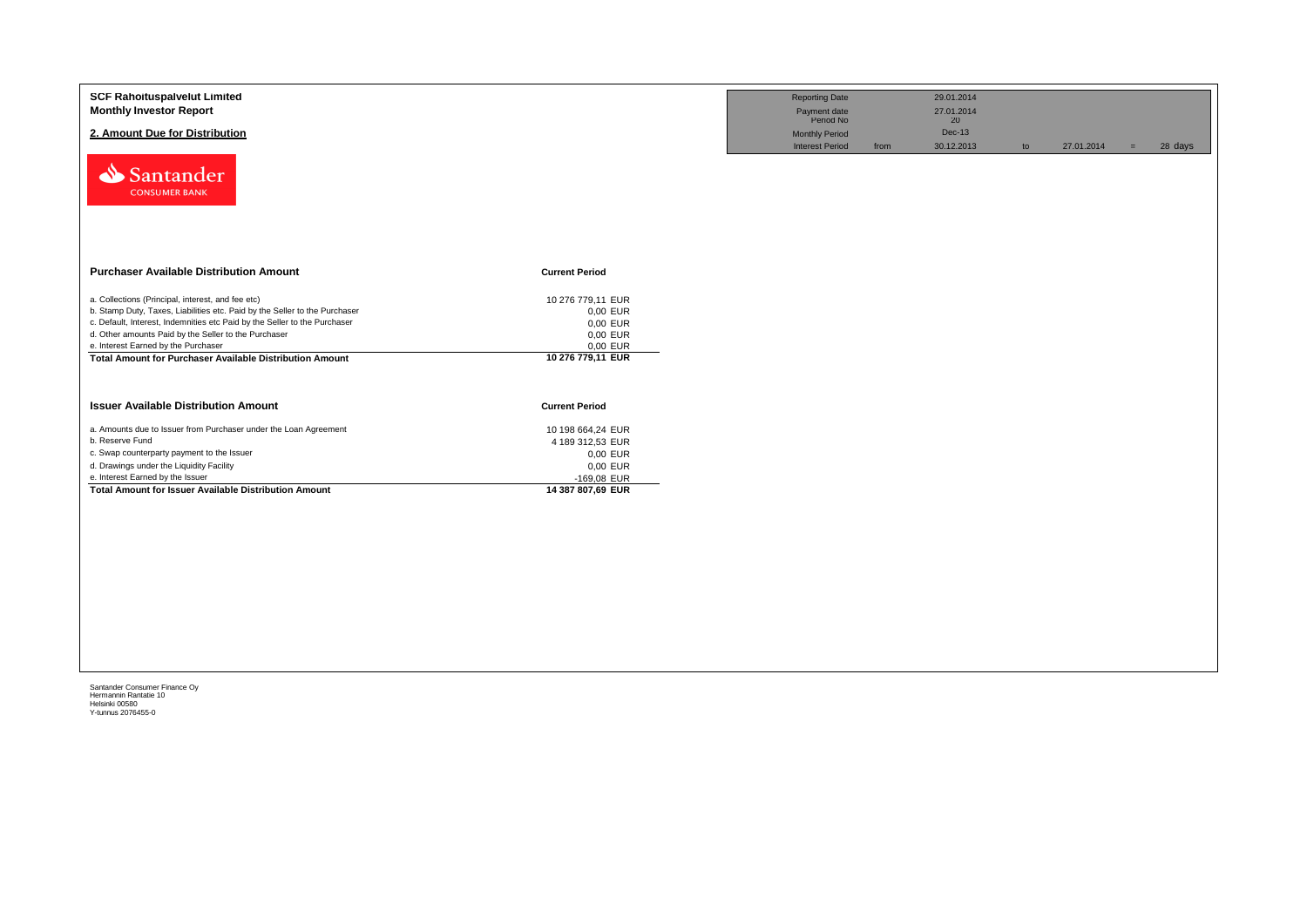| <b>SCF Rahoituspalvelut Limited</b>                                                                                                                                                                   | <b>Reporting Date</b>  |            | 29.01.2014 |    |            |     |         |
|-------------------------------------------------------------------------------------------------------------------------------------------------------------------------------------------------------|------------------------|------------|------------|----|------------|-----|---------|
| <b>Monthly Investor Report</b>                                                                                                                                                                        | Payment date           |            | 27.01.2014 |    |            |     |         |
|                                                                                                                                                                                                       | Period No              |            | 20         |    |            |     |         |
| 3. Reserve Accounts                                                                                                                                                                                   | <b>Monthly Period</b>  |            | Dec-13     |    |            |     |         |
|                                                                                                                                                                                                       | <b>Interest Period</b> | from       | 30.12.2013 | to | 27.01.2014 | $=$ | 28 days |
| Santander<br><b>CONSUMER BANK</b>                                                                                                                                                                     |                        |            |            |    |            |     |         |
| <b>Note Balance</b>                                                                                                                                                                                   |                        |            |            |    |            |     |         |
| <b>Beginning of Period</b>                                                                                                                                                                            | 139 643 751.00 EUR     |            |            |    |            |     |         |
| End of Period                                                                                                                                                                                         | 130 150 295,00 EUR     |            |            |    |            |     |         |
| <b>Reserve Fund</b><br>in $%$                                                                                                                                                                         |                        |            |            |    |            |     |         |
| Beginning of Period<br>3,0%                                                                                                                                                                           | 4 189 312,53 EUR       |            |            |    |            |     |         |
| Cash Outflow                                                                                                                                                                                          | 4 189 312,53 EUR       |            |            |    |            |     |         |
| Cash Inflow                                                                                                                                                                                           | 3 904 508,85 EUR       |            |            |    |            |     |         |
| 2,8%<br>End of Period                                                                                                                                                                                 | 3 904 508,85 EUR       |            |            |    |            |     |         |
| Required Reserve Amount<br>2,8%                                                                                                                                                                       | 3 904 508,85 EUR       |            |            |    |            |     |         |
| <b>Servicer Advance Reserve Fund</b>                                                                                                                                                                  |                        |            |            |    |            |     |         |
| Beginning of Period                                                                                                                                                                                   | 100 000,00 EUR         |            |            |    |            |     |         |
| Cash Outflow                                                                                                                                                                                          | $\sim$                 | <b>EUR</b> |            |    |            |     |         |
| Cash Inflow                                                                                                                                                                                           | $\sim$                 | <b>EUR</b> |            |    |            |     |         |
| End of Period                                                                                                                                                                                         | 100 000,00 EUR         |            |            |    |            |     |         |
| Required Reserve Amount                                                                                                                                                                               | 100 000,00 EUR         |            |            |    |            |     |         |
| <b>Set-off from Deposits</b><br>No borrowers whose loans were sold to SCF Rahoituspalvelut Ltd held deposits with Santander Consumer Finance Oy. The risk of set-off from deposits is therefore zero. |                        |            |            |    |            |     |         |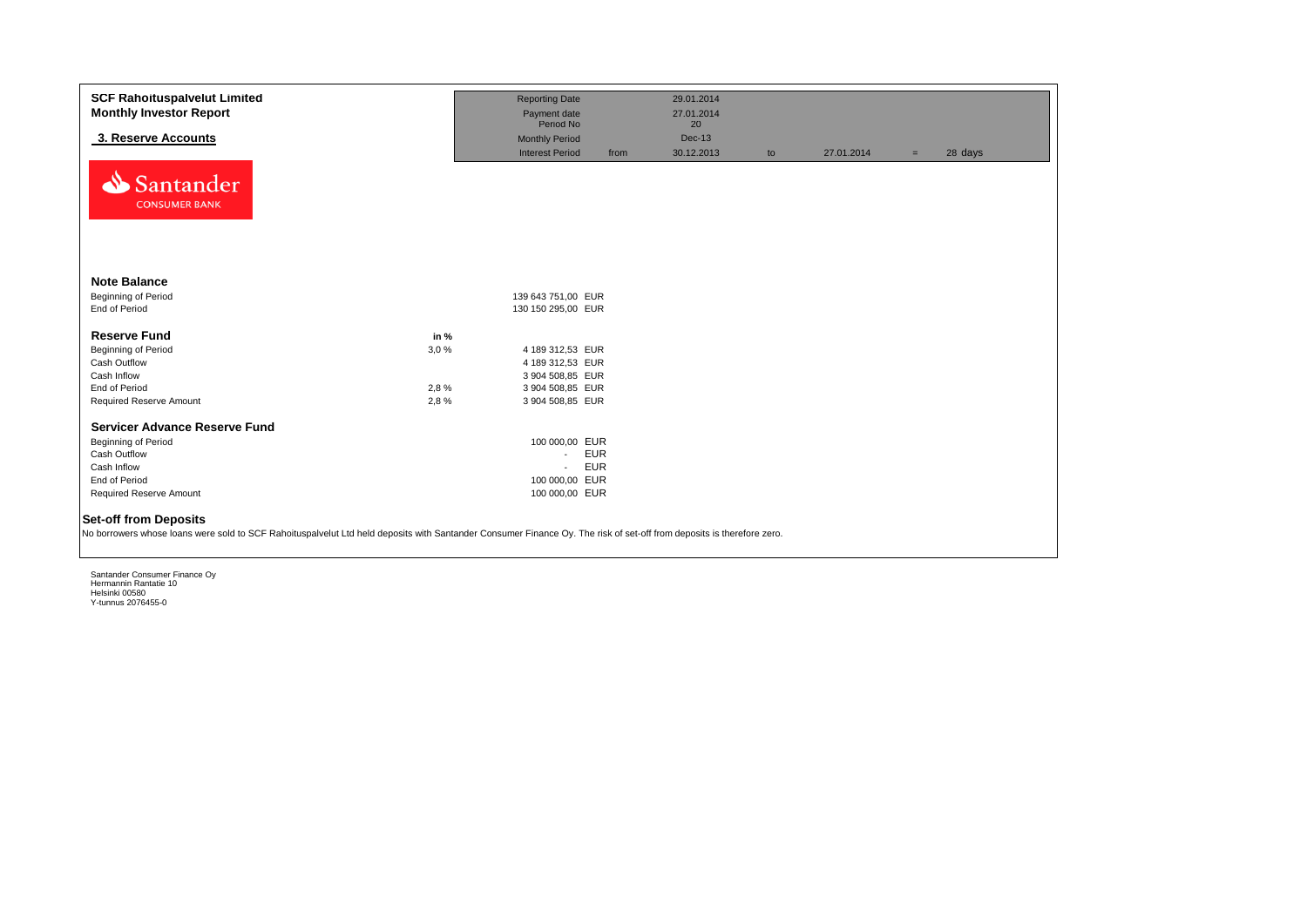| <b>SCF Rahoituspalvelut Limited</b><br><b>Monthly Investor Report</b>                                                            |                                                         |                    |                          | <b>Reporting Date</b><br>Payment date<br>Period No |      | 29.01.2014<br>27.01.2014<br>$20\,$ |               |            |          |         |
|----------------------------------------------------------------------------------------------------------------------------------|---------------------------------------------------------|--------------------|--------------------------|----------------------------------------------------|------|------------------------------------|---------------|------------|----------|---------|
| 4. Performance Data                                                                                                              |                                                         |                    |                          | <b>Monthly Period</b><br><b>Interest Period</b>    | from | <b>Dec-13</b><br>30.12.2013        | $\mathsf{to}$ | 27.01.2014 |          | 28 days |
| Santander<br><b>CONSUMER BANK</b>                                                                                                |                                                         |                    |                          |                                                    |      |                                    |               |            | $\equiv$ |         |
| <b>Asset Balance</b>                                                                                                             |                                                         |                    |                          |                                                    |      |                                    |               |            |          |         |
| <b>Beginning of Period</b>                                                                                                       |                                                         | 139 644 670,31 EUR |                          |                                                    |      |                                    |               |            |          |         |
| End of Period                                                                                                                    |                                                         | 130 149 969,63 EUR |                          |                                                    |      |                                    |               |            |          |         |
| <b>Portfolio Performance:</b>                                                                                                    | <b>EUR</b>                                              | %                  | # Ioans                  |                                                    |      |                                    |               |            |          |         |
| <b>Performing Receivables:</b>                                                                                                   |                                                         |                    |                          |                                                    |      |                                    |               |            |          |         |
| Current                                                                                                                          | 115 533 154,75                                          | 88,77%             | 17 485                   |                                                    |      |                                    |               |            |          |         |
| 1-30 days past due                                                                                                               | 11 613 448,64                                           | 8,92%              | 1559                     |                                                    |      |                                    |               |            |          |         |
| <b>Delinquent Receivables:</b>                                                                                                   |                                                         |                    |                          |                                                    |      |                                    |               |            |          |         |
| 31-60 days past due                                                                                                              | 2 122 483,74                                            | 1,63%              | 268                      |                                                    |      |                                    |               |            |          |         |
| 61-90 days past due                                                                                                              | 598 500,32                                              | 0,46 %             | 85                       |                                                    |      |                                    |               |            |          |         |
| 91-120 days past due                                                                                                             | 180 106,06                                              | 0,14%              | 30                       |                                                    |      |                                    |               |            |          |         |
| 121-150 days past due                                                                                                            | 75 680,03                                               | 0,06 %             | 11                       |                                                    |      |                                    |               |            |          |         |
| 151-180 days past due<br><b>Total Performing and Delinquent</b>                                                                  | 26 596,09<br>130 149 969,63                             | 0,02%<br>100,00 %  | $\overline{7}$<br>19 445 |                                                    |      |                                    |               |            |          |         |
| <b>Current Period Defaults</b><br><b>Cumulative Defaults</b><br><b>Current Period Recoveries</b><br><b>Cumulative Recoveries</b> | 94 696,24<br>2 713 650,86<br>118 999,59<br>1 652 335,88 |                    | 17<br>293                |                                                    |      |                                    |               |            |          |         |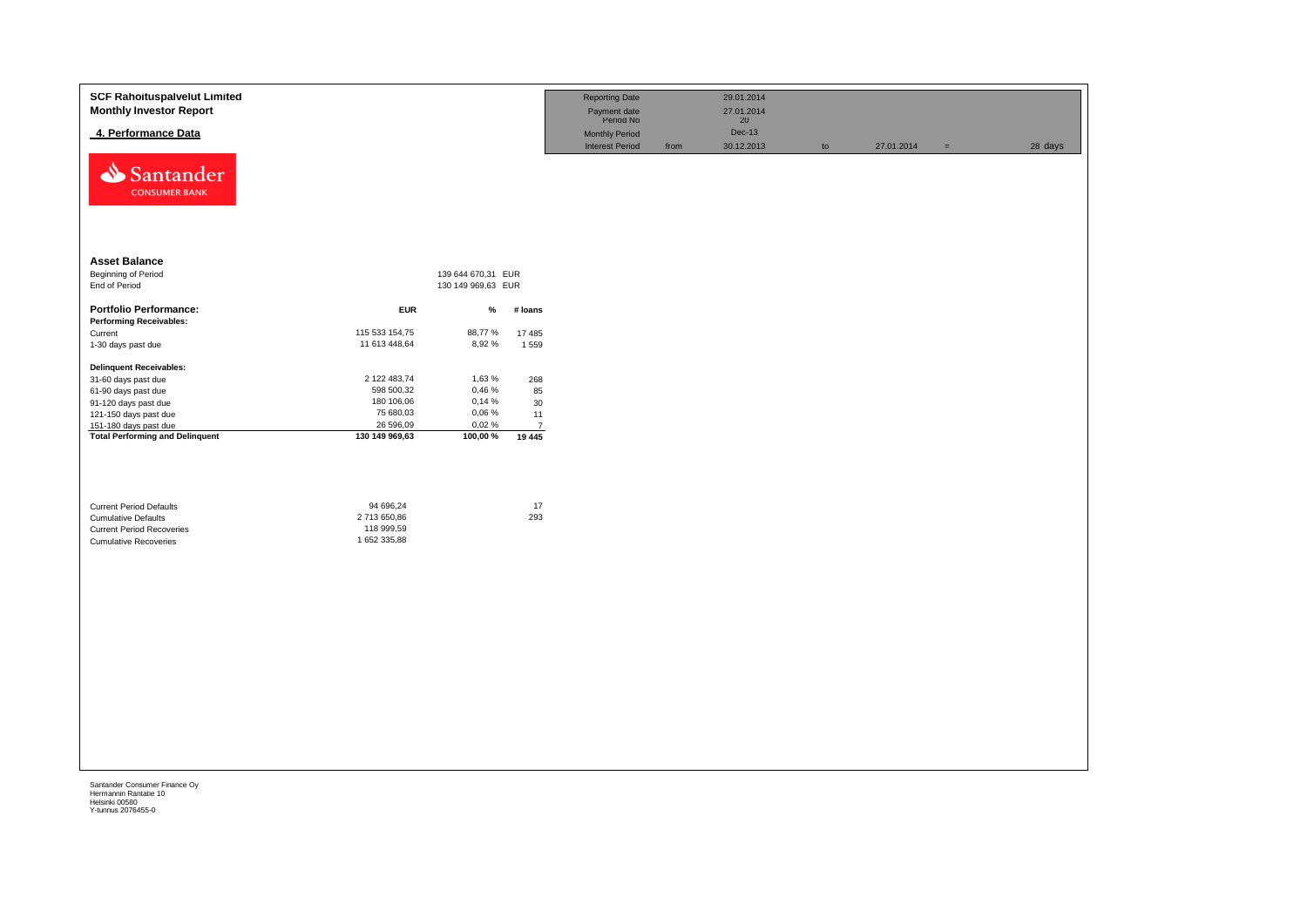| <b>SCF Rahoituspalvelut Limited</b> | <b>Reporting Date</b>     |      | 29.01.2014       |            |         |
|-------------------------------------|---------------------------|------|------------------|------------|---------|
| <b>Monthly Investor Report</b>      | Payment date<br>Period No |      | 27.01.2014<br>20 |            |         |
| 5. Outstanding Notes                | <b>Monthly Period</b>     |      | <b>Dec-13</b>    |            |         |
|                                     | <b>Interest Period</b>    | from | 30.12.2013       | 27.01.2014 | 28 days |



| . Note Balance                                        | <b>All Notes</b>   | <b>Class A</b>     | <b>Class A</b>            | <b>Class B</b>    | <b>Class B</b> |
|-------------------------------------------------------|--------------------|--------------------|---------------------------|-------------------|----------------|
| <b>General Note Information</b>                       |                    |                    |                           |                   |                |
| <b>ISIN Code</b>                                      |                    | N/A                | $\boldsymbol{\mathsf{x}}$ | N/A               | N/A            |
| Currency                                              |                    | <b>EUR</b>         | <b>EUR</b>                | <b>EUR</b>        | <b>EUR</b>     |
| Initial Tranching                                     | 100 %              | 83 %               | 0%                        | 16 %              | 0,005%         |
| Legal Final Maturity Date                             |                    | 25.01.2020         | 25.01.2020                | 25.01.2020        | 25.01.2020     |
| Rating (Fitch/Moody's)                                |                    | AAAsf/Aaa(sf)      | AAAsf/Aaa(sf)             | N/A               | N/A            |
| Initial Notes Aggregate Principal Outstanding Balance | 481 959 000.00 EUR | 402 400 000.00 EUR | 35 000.00 EUR             | 79 500 000.00 EUR | 24000 EUR      |
| Initial Nominal per Note                              |                    | 100000,00 EUR      | 1000,00 EUR               | 100 000,00 EUR    | 1000 EUR       |
| Initial Number of Notes per Class                     | 4878               | 4024               | 35                        | 795               | 24             |
|                                                       |                    |                    |                           |                   |                |
| <b>Current Note Information</b>                       |                    |                    |                           |                   |                |
| Class Principal Outstanding Opening Balance           | 139 643 751.00 EUR | 60 114 522.35 EUR  | 5 228,65 EUR              | 79 500 000,00 EUR | 24 000,00 EUR  |
| Available Distribution Amount                         | 10 276 779.11 EUR  |                    |                           |                   |                |
| Amortisation                                          | 9493456.00 EUR     |                    |                           |                   |                |
| Redemption per Class                                  | 9 493 456,00 EUR   | 9492616,00 EUR     | 840,00 EUR                | 0,00 EUR          | 0.00 EUR       |
| Redemption per Note                                   |                    | 2 359,00 EUR       | 24,00 EUR                 | 0,00 EUR          | 0.00 EUR       |
| Class Principal Outstanding Closing Balance           | 130 150 295,00 EUR | 50 621 892,00 EUR  | 4 403,00 EUR              | 79 500 000,00 EUR | 24 000,00 EUR  |
| <b>Current Tranching</b>                              |                    | 38,89 %            | 0,00%                     | 61.08%            | 0.02%          |
| <b>Current Pool Factor</b>                            |                    | 0.13               | 0.13                      | 1.00              | 1.00           |

| 2. Payments to Investors per Note                  | <b>All Notes</b> | <b>Class A</b> | <b>Class A</b>                         | <b>Class B</b> | <b>Class B</b> |
|----------------------------------------------------|------------------|----------------|----------------------------------------|----------------|----------------|
| Interest Rate Basis: 1-M EURIBOR / Spread          | 0,23%            | 1,00 %         | 1.00 %                                 | 1.10%          | 1,10 %         |
| Day Count Convention                               |                  | 28,00          | 28,00                                  | 28,00          | 28,00          |
| <b>Interest Days</b>                               | 28               |                |                                        |                |                |
| Principal Outstanding per Note Beginning of Period |                  | 14 939.00 EUR  | 149.39 EUR                             | 100 000,00 EUR | 1 000.00 EUR   |
| >Principal Repayment per note                      |                  | 2 359.00 EUR   | 23.59 EUR                              | 0.00 EUR       | 0.00 EUR       |
| Principal Outstanding per Note End of Period       |                  | 12 579.99 EUR  | 125.80 EUR                             | 100 000,00 EUR | 1 000.00 EUR   |
| >Interest accrued for the period                   |                  | 14.00 EUR      | <b>EUR</b>                             | 104.00 EUR     | 1.00 EUR       |
| <b>Interest Payment</b>                            | 139 040.00       | 56 336,00 EUR  | <b>EUR</b><br>$\overline{\phantom{a}}$ | 82 680.00 EUR  | 24.00 EUR      |
| Interest Payment per Note                          |                  | 14,00 EUR      | <b>EUR</b>                             | 104.00 EUR     | 1,00 EUR       |
| 3. Credit Enhancements                             |                  |                |                                        |                |                |
| Initial total CE (Subordination, Reserve)          |                  | 18,00 %        |                                        |                | 1,50%          |
| Current CE (incl. Excess Spread)                   |                  | 66,98%         |                                        |                | 5.88%          |
| Current CE (excl. Excess Spread)                   |                  | 64,10%         |                                        |                | 3,00%          |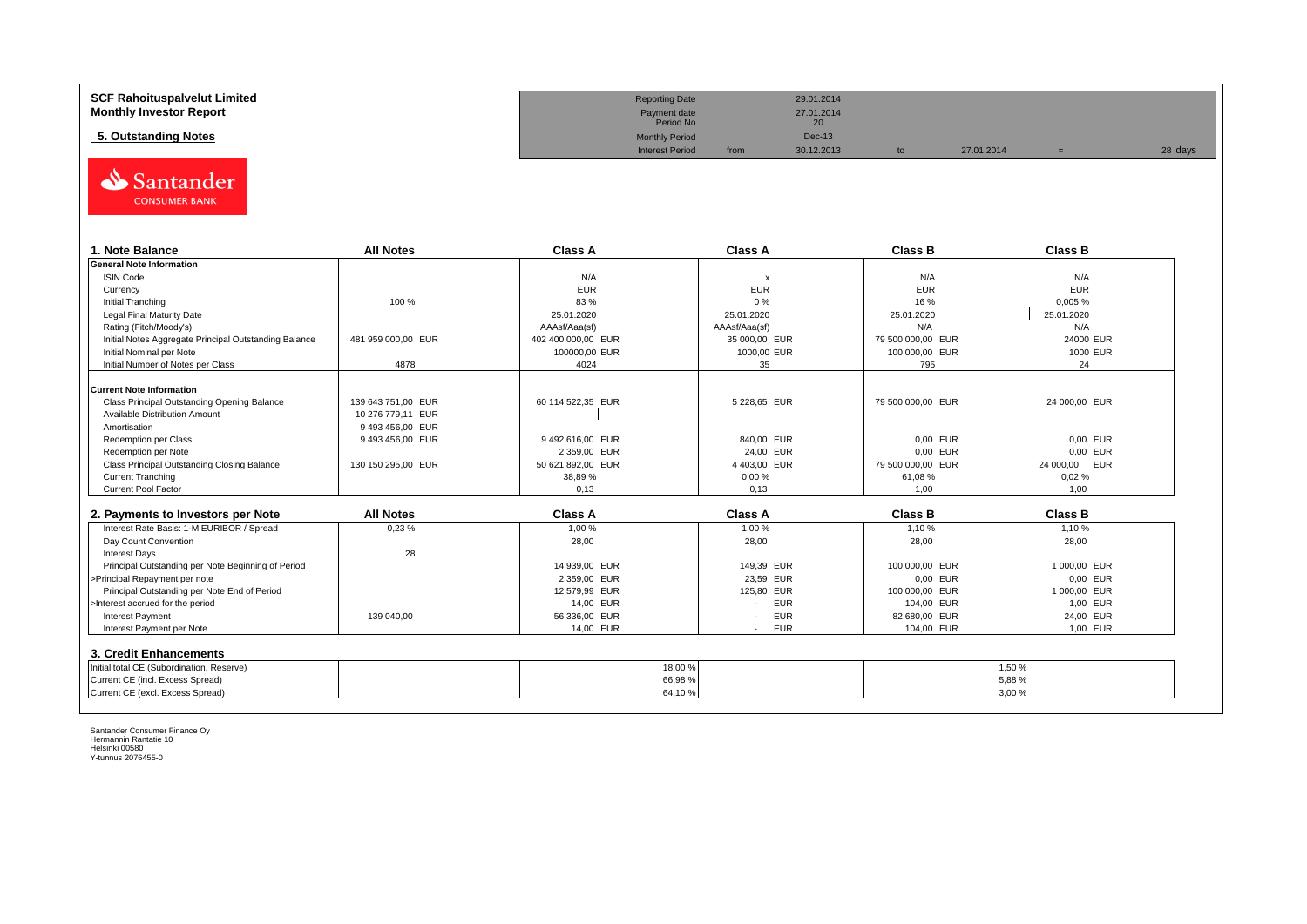# **SCF Rahoituspalvelut Limited Accord Reporting Date**<br>**Monthly Investor Report** Payment date **Monthly Investor Report**

Period No<br>Monthly Period

**6. Counterparty Ratings, Trigger Levels and Consequences**<br>Monthly Period Monthly Period from

 $10 \t 27.01.2014 = 28 \text{ days}$ 

| Santander            |
|----------------------|
| <b>CONSUMER BANK</b> |

|                                   |                                              |                                                   |                                    |                   |                                          |                         | <b>Rating Triggers</b>                       |                            |                                                    |                          |                   |                                                                                                                                                                                                                                                                                                                                                                                                                                                                                                                                                                                                                                                                                                                                                                                                                                                                                                                                                                                                                                                                                                      |
|-----------------------------------|----------------------------------------------|---------------------------------------------------|------------------------------------|-------------------|------------------------------------------|-------------------------|----------------------------------------------|----------------------------|----------------------------------------------------|--------------------------|-------------------|------------------------------------------------------------------------------------------------------------------------------------------------------------------------------------------------------------------------------------------------------------------------------------------------------------------------------------------------------------------------------------------------------------------------------------------------------------------------------------------------------------------------------------------------------------------------------------------------------------------------------------------------------------------------------------------------------------------------------------------------------------------------------------------------------------------------------------------------------------------------------------------------------------------------------------------------------------------------------------------------------------------------------------------------------------------------------------------------------|
| Counterparty                      |                                              |                                                   |                                    | <b>Short Term</b> |                                          |                         |                                              |                            | <b>Long Term</b>                                   |                          |                   |                                                                                                                                                                                                                                                                                                                                                                                                                                                                                                                                                                                                                                                                                                                                                                                                                                                                                                                                                                                                                                                                                                      |
|                                   |                                              |                                                   |                                    | Fitch             | Moody's                                  |                         |                                              | Fitch                      |                                                    | Moodv's                  |                   |                                                                                                                                                                                                                                                                                                                                                                                                                                                                                                                                                                                                                                                                                                                                                                                                                                                                                                                                                                                                                                                                                                      |
| <b>Transaction Role</b>           |                                              |                                                   | Criteria                           | Current           | Criteria                                 | Current                 | Criteria                                     | Current                    | Criteria                                           | Current                  | Trigger breached? | Summary of Contractual Requirements if Rating Trigger Breach                                                                                                                                                                                                                                                                                                                                                                                                                                                                                                                                                                                                                                                                                                                                                                                                                                                                                                                                                                                                                                         |
| Issuer                            | Rahoituspalvelut Limited                     |                                                   |                                    | No rating         |                                          | No rating               |                                              | No rating                  |                                                    | No rating                | N/A               |                                                                                                                                                                                                                                                                                                                                                                                                                                                                                                                                                                                                                                                                                                                                                                                                                                                                                                                                                                                                                                                                                                      |
| Seller                            | Santander Consumer Finance OY                |                                                   |                                    | No rating         |                                          | No rating               |                                              | No rating                  |                                                    | No rating                | N/A               |                                                                                                                                                                                                                                                                                                                                                                                                                                                                                                                                                                                                                                                                                                                                                                                                                                                                                                                                                                                                                                                                                                      |
| Servicer                          | Santander Consumer Finance OY                |                                                   |                                    | No rating         |                                          | No rating               |                                              | No rating                  |                                                    | No rating                | N/A               |                                                                                                                                                                                                                                                                                                                                                                                                                                                                                                                                                                                                                                                                                                                                                                                                                                                                                                                                                                                                                                                                                                      |
| Servicer's Owner                  | Santander Consumer Finance                   |                                                   | N/A                                | F <sub>2</sub>    | N/A                                      | P-2 Outlook<br>negative | RRR-                                         | BBB+<br>Outlook negative   | Baa3                                               | Baa2<br>Outlook negative | <b>N</b>          | the Back-up Servicer Facilitator, Banco Santander S.A, will perform the following services: (a) in accordance with the<br>provisions of this Agreement, select an appropriate bank or financial institution to act as a successor servicer in the<br>event that a Servicer Termination Notice is delivered; (b) review the information provided to it by the Servicer<br>under this Agreement; (c) enter into appropriate data confidentiality provisions; and (d) notify the Servicer if it<br>requires further assistance                                                                                                                                                                                                                                                                                                                                                                                                                                                                                                                                                                          |
| Liquidity Facility Provider       | <b>Banco Santander S.A.</b>                  |                                                   | F1 Rating Watch<br>Negative        | F <sub>2</sub>    | Revie<br>for possible Downgrade          | P-2 Outlook<br>negative | $\Lambda$<br>Rating Watch Negative           | $RRR+$<br>Outlook negative | A1<br>Review for possible<br>downgrade             | Raa2<br>Outlook negative | Y                 | The Liquidity Facility Provider (Banco Santander) shall either a) assign or transfer all its rights, benefits, and<br>obligations to a bank or financial intermediary passported to perform banking activities in Ireland that (i) meets the<br>applicable Required Ratings (ii) enters into a liquidity facility agreement on substantially the same terms as the<br>Liquidity Facility Agreement and (iii) accedes to the Issuer Security Trust Deed all by no later than 30 calendar days<br>from the date on which the Ratings Downgrade took place if the Liquidity Facility provider fails to provide Cash<br>Collateral or b) deposit an amount equal to the Available Facility into the Issuer Transaction Account by no later<br>than 14 calendar days after the downgrade (Cash Collateral)                                                                                                                                                                                                                                                                                                |
|                                   |                                              | Fitch Rating event I 8<br>Moodys first trigger    | F <sub>2</sub>                     | F2                | $P-2$                                    | $P-2$                   | $A -$                                        | BBB+<br>Outlook Negative   | A3                                                 | Baa2<br>Outlook negative |                   | The Swap Counterparty (Banco Santander) will be obliged, within the time periods specified in the<br>Basis Swap Agreement, at its own cost, to post collateral for its obligations in accordance with the provisions of the<br>Credit Support Annex, and in addition, will be obliged, within the time periods specified in the Basis Swap<br>Agreement, at its cost, to either (i) obtain a guarantee of its obligations under the Basis Swap Agreement from a<br>third party with the Required Ratings; or (ii) transfer all of its rights and obligations under the Basis Swap<br>Agreement to a third party with the Required Ratings                                                                                                                                                                                                                                                                                                                                                                                                                                                            |
| <b>Issuer Swap Provider</b>       | Banco Santander S.A.                         | Fitch Rating event II                             | F <sub>3</sub>                     | F2                | N/A                                      | $P-2$                   | <b>BBB</b>                                   | RRR+<br>Outlook Negative   | N/A                                                | Raa2<br>Outlook negative | N                 | .<br>Frovide conaterariii die ionii or casii or secundes or dodițiii support or its<br>obligations under this Agreement, in accordance with the provisions of the<br>Credit Support Annex (such provision of collateral being a "Fitch Ratings<br>Event II Collateral Cure" for the purposes of Fitch), and, upon the expiry of<br>the relevant period from (and including) the date which such Fitch Ratings<br>Event II occurs to (and including) the 14th calendar day thereafter (the<br>"Rating Event Cure Period") shall be deemed to have elected to effect a<br>Fitch Ratings Event II Collateral Cure (for the purposes of Fitch) unless and<br>until an alternative Rating Event Cure for such Fitch Ratings Event is or has<br>been effected,                                                                                                                                                                                                                                                                                                                                             |
|                                   |                                              | Fitch Rating event III &<br>Aoodys second trigger | R                                  | F <sub>2</sub>    | Not Prime                                | $P-2$                   | BB+                                          | BBB+<br>Outlook Negative   | Ba1                                                | Raa2<br>Outlook negative | N                 | Provide a eligible Guarantee, or replace Swap Counterparty                                                                                                                                                                                                                                                                                                                                                                                                                                                                                                                                                                                                                                                                                                                                                                                                                                                                                                                                                                                                                                           |
| <b>Issuer Bank</b>                | Deutsche Bank AG                             |                                                   | F1<br>Rating Watch Negative        | $F1+$             | Revie<br>$D-1$<br>for possible Downgrade | $P-1$                   | $\Lambda$<br><b>Rating Watch Negative</b>    | $A+$                       | A <sub>1</sub><br>Review for possible<br>downgrade | A2                       | To be clarified   | If at any time a Ratings Downgrade has occurred in respect of the Transaction Account Bank, then the Issuer and<br>the Purchaser shall (with the prior written consent of the Note Trustee) procure that, within 30 calendar days, (i) in<br>relation to the Issuer, the Issuer Secured Accounts and the Expenses Loan Payment Account and all of the funds<br>standing to the credit of the Issuer Secured Accounts and the Expenses Loan Payment Account and (ii) in relation<br>to the Purchaser, the Purchaser Transaction Account and all funds standing to the credit of the Purchaser<br>Transaction Account, are transferred to another bank or banks that meet the applicable Required Ratings (which<br>bank shall be notified in writing by the Issuer to the Transaction Account Bank) and approved in writing by the Note<br>Trustee and in accordance with the provisions of the Transaction Account Bank Agreement. The appointment of<br>the Transaction Account Bank shall terminate on the date on which the appointment of the new transaction<br>account bank becomes effective. |
| Paying Agent and related roles    | Deutsche Bank AG                             |                                                   |                                    | $F1+$             |                                          | $P-1$                   |                                              | $A+$                       |                                                    | A2                       | N/A               |                                                                                                                                                                                                                                                                                                                                                                                                                                                                                                                                                                                                                                                                                                                                                                                                                                                                                                                                                                                                                                                                                                      |
| Corporate Service Provider        | Deutsche International Corporate<br>Services |                                                   |                                    | $F1+$             |                                          | $P-1$                   |                                              | $A+$                       |                                                    | A2                       | N/A               |                                                                                                                                                                                                                                                                                                                                                                                                                                                                                                                                                                                                                                                                                                                                                                                                                                                                                                                                                                                                                                                                                                      |
| Note Trustee and Security Trustee | Deutsche Trustee Company Limited             |                                                   |                                    | $F1+$             |                                          | $P-1$                   |                                              | $A+$                       |                                                    | A2                       | N/A               |                                                                                                                                                                                                                                                                                                                                                                                                                                                                                                                                                                                                                                                                                                                                                                                                                                                                                                                                                                                                                                                                                                      |
| Collections Bank                  | <b>SFRAR</b>                                 |                                                   | F1<br><b>Rating Watch Negative</b> | F1                | Review<br>for possible Downgrade         | $P-1$                   | $\mathsf{A}$<br><b>Rating Watch Negative</b> | $A+$                       | $\Lambda$ 1<br>Review for possible<br>downgrade    | A1                       | N                 | Within 30 calendar days, the Issuer Collections Account and all of the funds standing to the credit of the Issuer<br>Collections Account are transferred to another bank or banks who meet the Required Ratings (which bank shall be<br>notified in writing by the Servicer to the Collections Account Bank and approved in writing by the Note Trustee);<br>the appointment of the Collections Account Bank shall terminate on the date on which the appointment of the<br>new transaction account bank becomes effective. Upon the transfer of the Issuer Collections Account to another<br>bank, the Issuer will procure that the new transaction Upon the transfer of the Issuer Collections Acoount to<br>another bank, the Issuer will procure that the new transaction account bank<br>enters into an agreement substantially in the form of the Issuer Collections Account Agreement and accedes to the<br>Issuer Security Trust Deed.                                                                                                                                                       |

Santander Consumer Finance Oy

Hermannin Rantatie 10 Helsinki 00580

Y-tunnus 2076455-0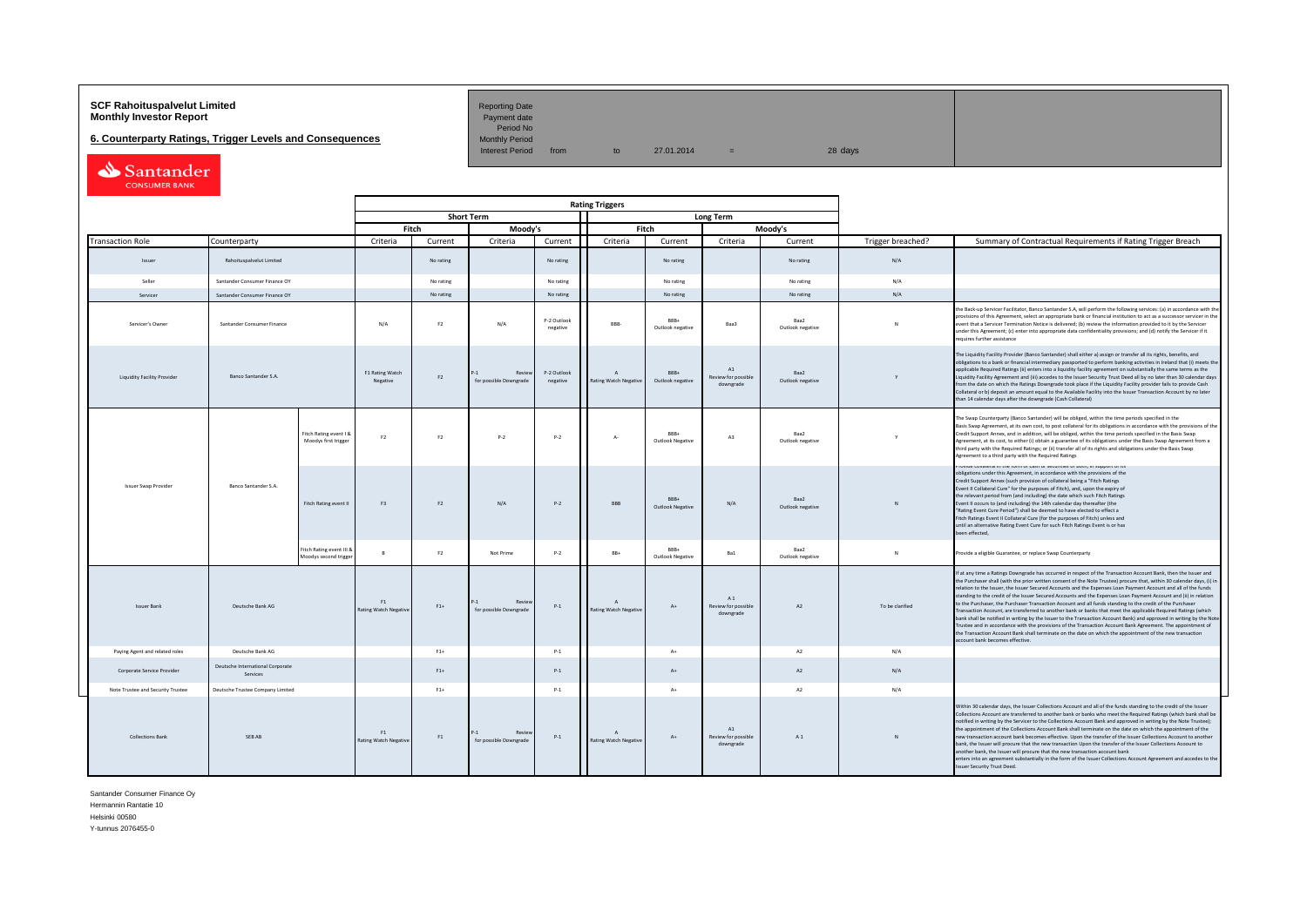| <b>SCF Rahoituspalvelut Limited</b><br><b>Monthly Investor Report</b> | <b>Reporting Date</b><br>Payment date<br>Period No |      | 29.01.2014<br>27.01.2014<br>20 |    |            |   |         |
|-----------------------------------------------------------------------|----------------------------------------------------|------|--------------------------------|----|------------|---|---------|
| 6.a Original Portfolio Principal Balance                              | <b>Monthly Period</b><br><b>Interest Period</b>    | from | des. 13<br>30.12.2013          | to | 27.01.2014 | = | 28 days |
| Santander (                                                           |                                                    |      |                                |    |            |   |         |

Average outstanding principal balance: 10 679

|                  | <b>TOTAL</b>           |             |           |                         |         |                              |                     |
|------------------|------------------------|-------------|-----------|-------------------------|---------|------------------------------|---------------------|
|                  | <b>Min</b>             | <b>Max</b>  | <b>No</b> | <b>Original balance</b> | %       | <b>WA months to maturity</b> | <b>WA seasoning</b> |
|                  | $0,00 \in$             | 4 999,99€   | 10 5 69   | 34 014 267              | 7,1%    | 20,3                         | 20,2                |
|                  | 5 000,00 €             | 9 999,99€   | 14 962    | 111 330 743             | 23,1%   | 33,3                         | 16,0                |
|                  | 10 000,00 €            | 14 999,99€  | 10 4 48   | 127 666 197             | 26,5%   | 40,0                         | 13,1                |
|                  | 15 000,00 €            | 19 999,99€  | 4833      | 83 124 702              | 17,2%   | 44,2                         | 12,1                |
|                  | 20 000,00 €            | 24 999,99 € | 2 0 8 0   | 46 047 406              | 9,6%    | 45,8                         | 10,7                |
| Original balance | 25 000,00€             | 29 999,99€  | 963       | 26 170 405              | 5,4%    | 46,3                         | 9,8                 |
|                  | 30 000,00 €            | 34 999,99 € | 493       | 15 863 298              | 3,3%    | 46,5                         | 9,7                 |
|                  | 35 000,00 €            | 39 999,99 € | 271       | 10 073 680              | 2,1%    | 45,7                         | 10,4                |
|                  | 40 000,00€             | 44 999,99€  | 181       | 7 662 654               | 1,6%    | 45,4                         | 9,9                 |
|                  | 45 000,00 €            | 49 999,99€  | 99,00€    | 4 678 264               | 1,0%    | 45,7                         | 10,0                |
|                  | 50 000,00 €            | 54 999,99€  | 78        | 4 0 5 6 5 1 8           | 0,8%    | 45,7                         | 9,0                 |
|                  | 55 000,00 €            | 59 999,99€  | 51        | 2 9 2 7 2 4 6           | 0,6%    | 45,7                         | 10,1                |
|                  | 60 000,00 $\epsilon$ + |             | 105       | 8 3 4 2 2 7 8           | 1,7%    | 44,8                         | 9,2                 |
|                  |                        |             |           |                         |         |                              |                     |
|                  | Total                  |             | 45 133    | 481 957 657             | 100,00% | 39,3                         | 13,3                |

Santander Consumer Finance Oy Hermannin Rantatie 10 Helsinki 00580 Y-tunnus 2076455-0

**CONSUMER BANK**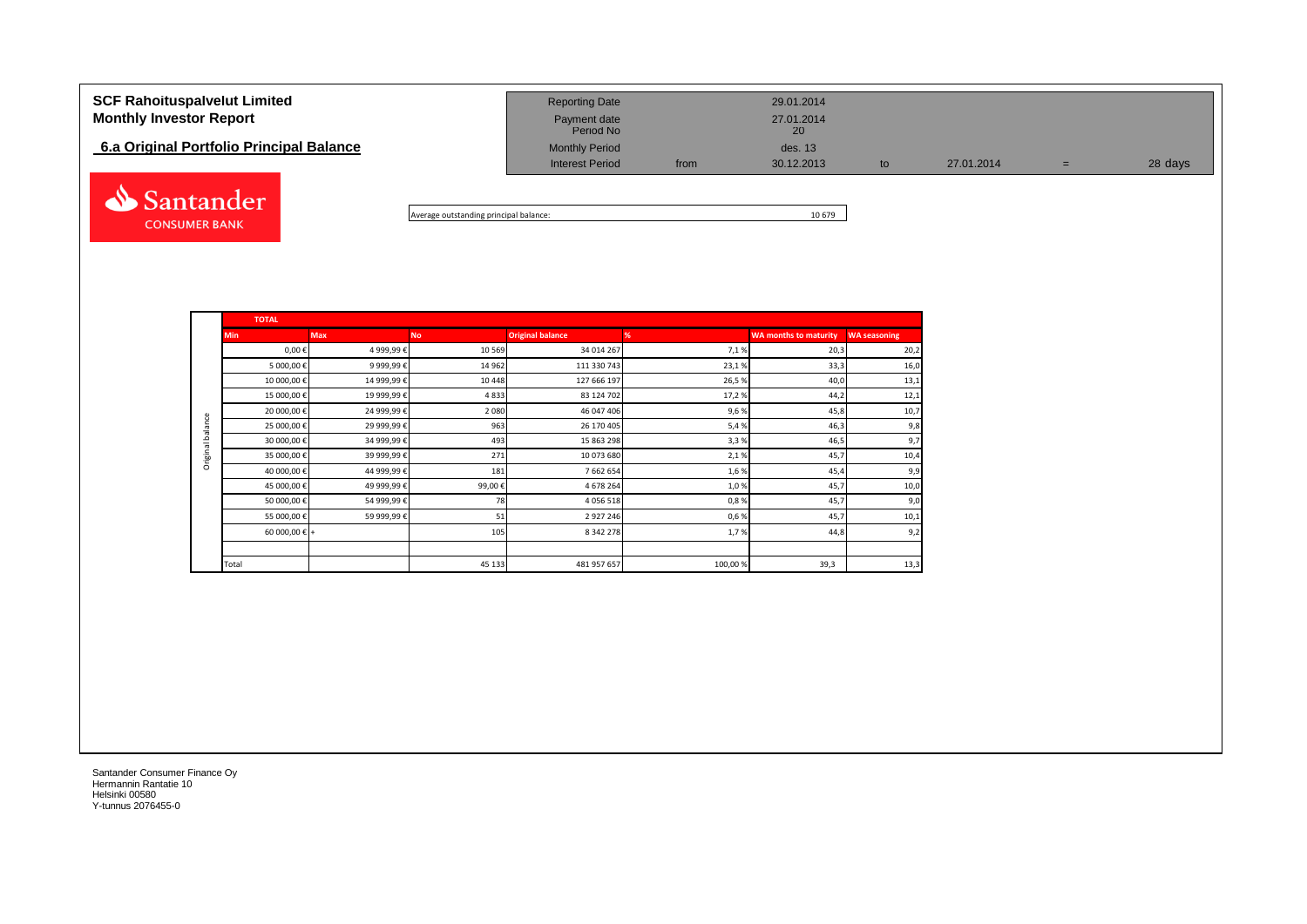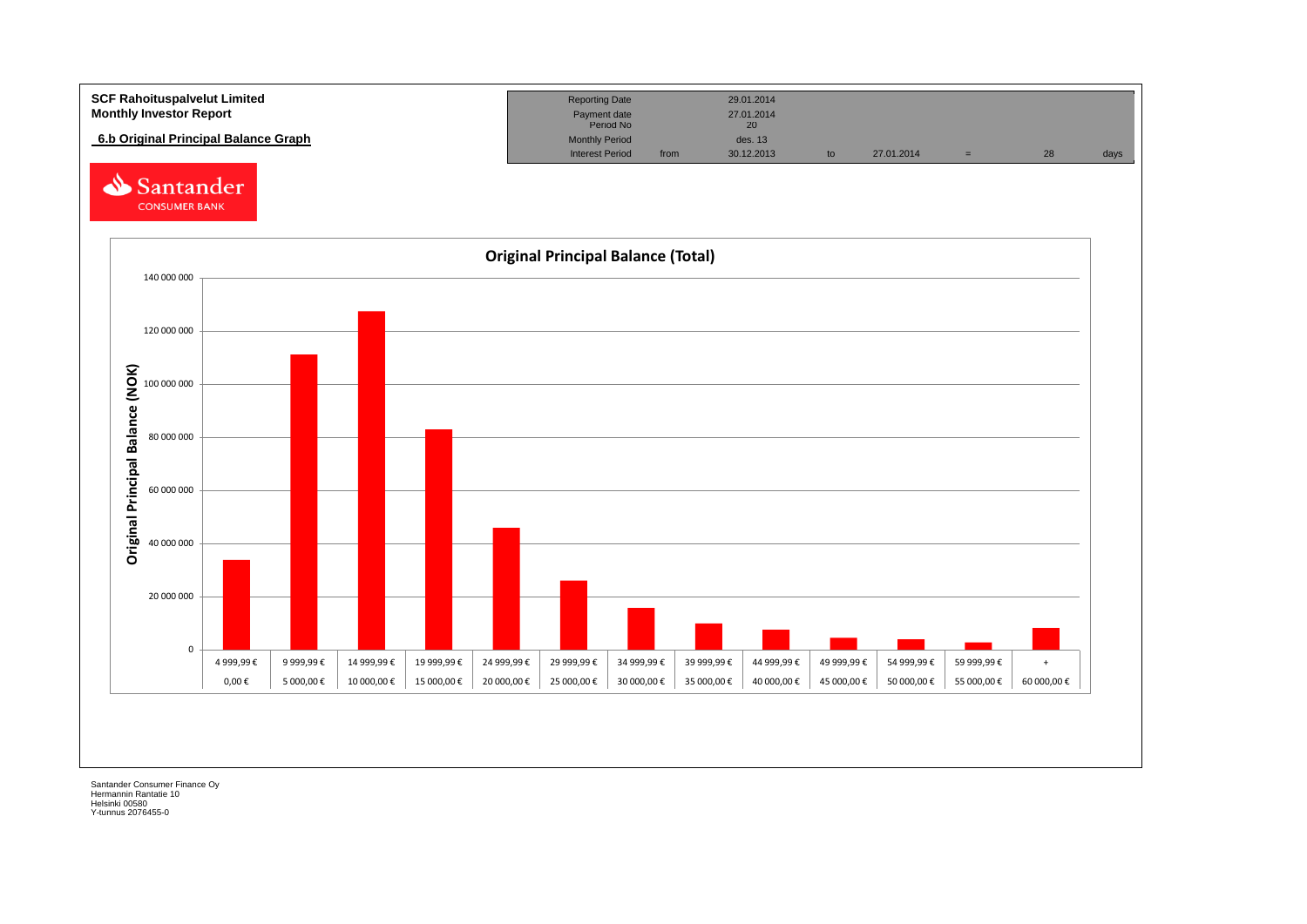## **7.a Outstanding Principal Balance**



| <b>SCF Rahoituspalvelut Limited</b> | <b>Reporting Date</b>     |      | 29.01.2014       |    |            |     |         |
|-------------------------------------|---------------------------|------|------------------|----|------------|-----|---------|
| <b>Monthly Investor Report</b>      | Payment date<br>Period No |      | 27.01.2014<br>20 |    |            |     |         |
| 7.a Outstanding Principal Balance   | <b>Monthly Period</b>     |      | des. 13          |    |            |     |         |
|                                     | <b>Interest Period</b>    | from | 30.12.2013       | to | 27.01.2014 | $=$ | 28 days |

Average amount - all: 6 693

|             |            |            |           | <b>TOTAL</b>  |                                              |            |                                 |                     |
|-------------|------------|------------|-----------|---------------|----------------------------------------------|------------|---------------------------------|---------------------|
|             | <b>Min</b> | <b>Max</b> | <b>No</b> |               | Outstanding balance % of Outstanding balance | % of loans | <b>WA</b> months to<br>maturity | <b>WA seasoning</b> |
|             |            | 5 0 0 0    | 9357      | 25 184 547    | 19,35 %                                      | 48,12%     | 15,1                            | 34,9                |
|             | 5 0 0 0    | 10 000     | 6328      | 45 200 838    | 34,73%                                       | 32,54%     | 24,3                            | 32,1                |
|             | 10 000     | 15 000     | 2 2 9 8   | 27 741 867    | 21,32%                                       | 11,82%     | 28,8                            | 30,0                |
|             | 15 000     | 20 000     | 824       | 14 097 396    | 10,83%                                       | 4,24%      | 30,5                            | 28,7                |
| balance     | 20 000     | 25 000     | 330       | 7 267 210     | 5,58%                                        | 1,70%      | 30,9                            | 28,2                |
|             | 25 000     | 30 000     | 134       | 3 605 543     | 2,77%                                        | 0,69%      | 29,5                            | 28,6                |
|             | 30 000     | 35 000     | 80        | 2 5 8 1 8 8 9 | 1,98%                                        | 0,41%      | 30,1                            | 28,9                |
| Outstanding | 35 000     | 40 000     | 36        | 1 340 752     | 1,03%                                        | 0,19%      | 28,7                            | 29,0                |
|             | 40 000     | 45 000     | 20        | 849 425       | 0,65%                                        | 0,10%      | 30,5                            | 28,2                |
|             | 45 000     | 50 000     |           | 426 225       | 0,33%                                        | 0,05%      | 27,1                            | 28,3                |
|             | 50 000     | 55 000     | 10        | 529 230       | 0,41%                                        | 0,05%      | 27,2                            | 30,0                |
|             | 55 000     | 60 000     |           | 461 818       | 0,35%                                        | 0,04%      | 24,6                            | 29,0                |
|             | $60000 +$  |            | 11        | 863 229       | 0,66%                                        | 0,06%      | 28,0                            | 28,8                |
|             |            |            |           |               |                                              |            |                                 |                     |
|             | Total      |            | 19 4 45   | 130 149 970   | 100 %                                        | 100,0%     | 24,9                            | 31,4                |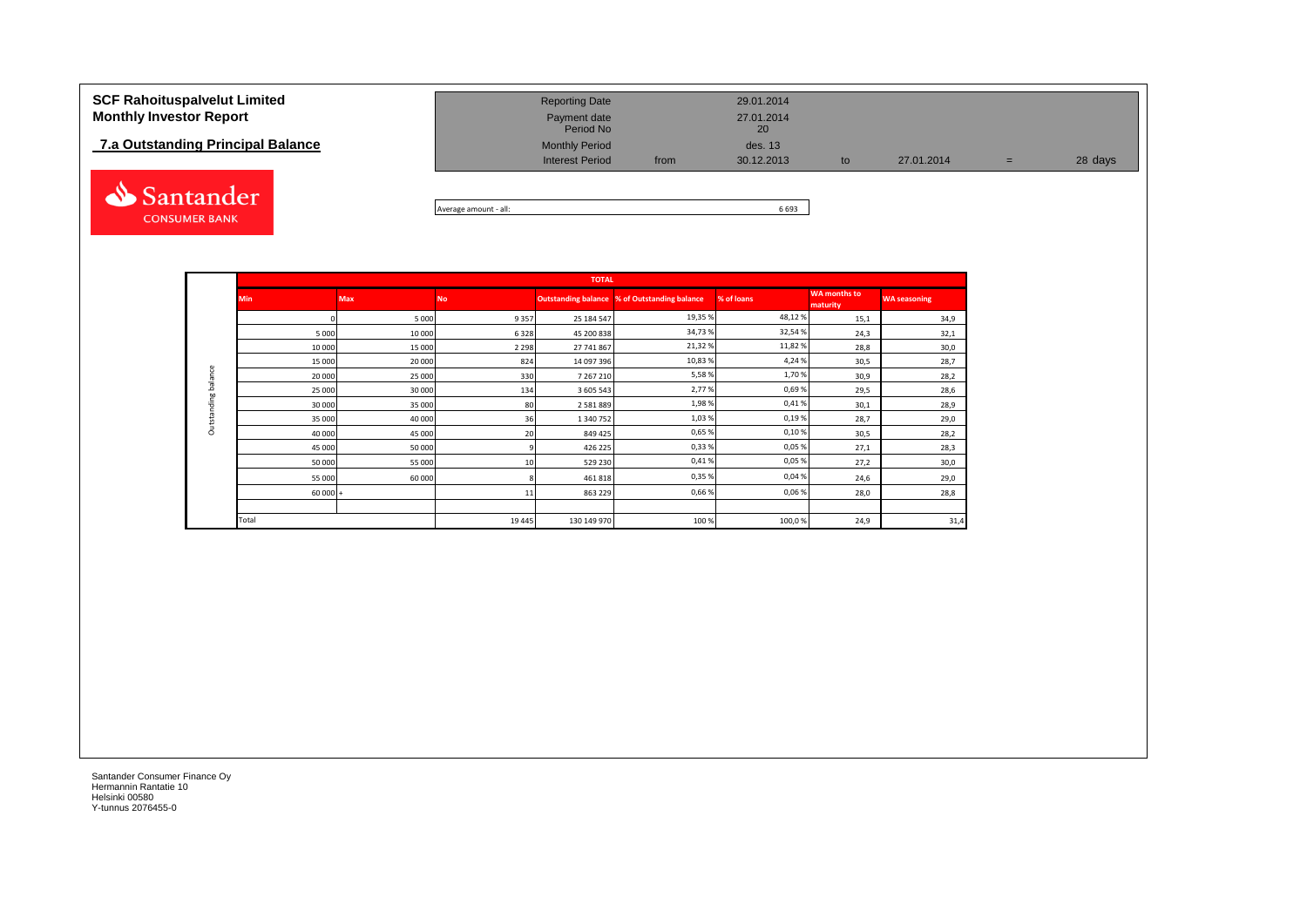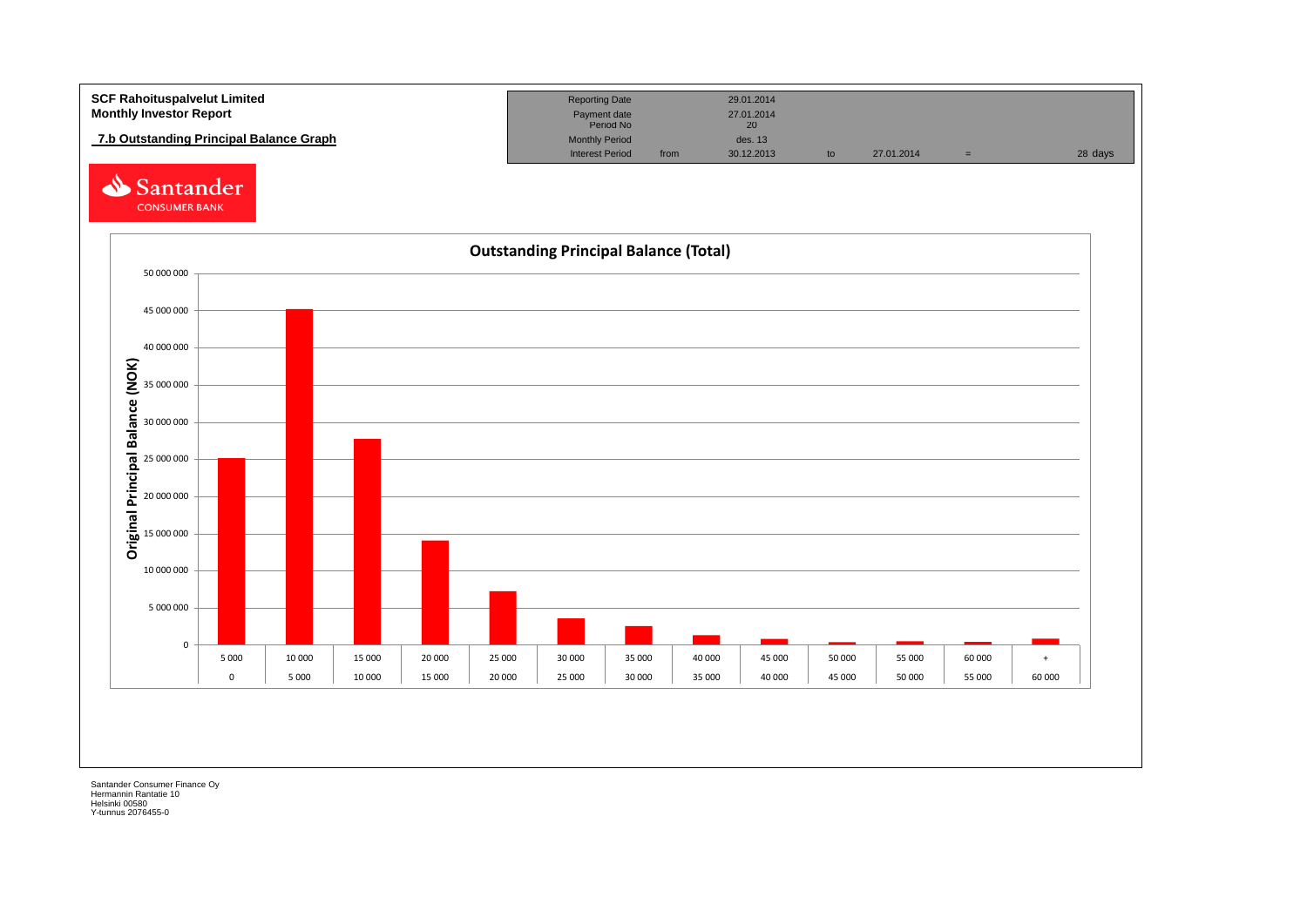## **SCF Rahoituspalvelut Limited Monthly Investor Report**

## **8.a Geographical Distribution**



| <b>Reporting Date</b>     |      | 29.01.2014       |            |   |         |
|---------------------------|------|------------------|------------|---|---------|
| Payment date<br>Period No |      | 27.01.2014<br>20 |            |   |         |
| <b>Monthly Period</b>     |      | des. 13          |            |   |         |
| <b>Interest Period</b>    | from | 30.12.2013       | 27.01.2014 | = | 30 days |

|                       |         |                     | <b>TOTAL</b>             |            |                              |                     |
|-----------------------|---------|---------------------|--------------------------|------------|------------------------------|---------------------|
| <b>District</b>       | No.     | Outstanding balance | % of Outstanding balance | % of Loans | <b>WA months to maturity</b> | <b>WA seasoning</b> |
| Central Finland       | 2 2 4 4 | 14 705 961          | 11,30%                   | 11,54 %    | 25,1                         | 31,2                |
| Eastern Finland       | 549     | 3 3 1 8 8 3 4       | 2,55 %                   | 2,82%      | 24,2                         | 31,5                |
| East Tavastia         | 1 1 7 0 | 7 586 177           | 5,83%                    | 6,02%      | 25,2                         | 31,5                |
| Greater Helsinki<br>÷ | 7016    | 48 726 526          | 37,44 %                  | 36,08%     | 24,9                         | 31,5                |
| Northern Finland      | 1498    | 10 388 696          | 7,98%                    | 7,70%      | 25,7                         | 31,1                |
| Northern Savonia      | 639     | 3773409             | 2,90%                    | 3,29%      | 24,0                         | 31,4                |
| Ostrobothnia          | 1 2 5 7 | 8 2 10 9 39         | 6,31%                    | 6,46%      | 23,4                         | 31,8                |
| South-Eastern Fi      | 1 0 6 5 | 7410415             | 5,69%                    | 5,48%      | 25,7                         | 30,7                |
| South-Western Fi      | 2 1 3 5 | 13 471 979          | 10,35 %                  | 10,98%     | 24,5                         | 31,5                |
| Western Tavastia      | 1872    | 12 557 034          | 9,65%                    | 9,63%      | 25,0                         | 31,1                |
|                       |         |                     |                          |            |                              |                     |
|                       |         |                     |                          |            |                              |                     |
| Total                 | 19 4 45 | 130 149 970         | 100 %                    | 100,00%    | 24,9                         | 31,4                |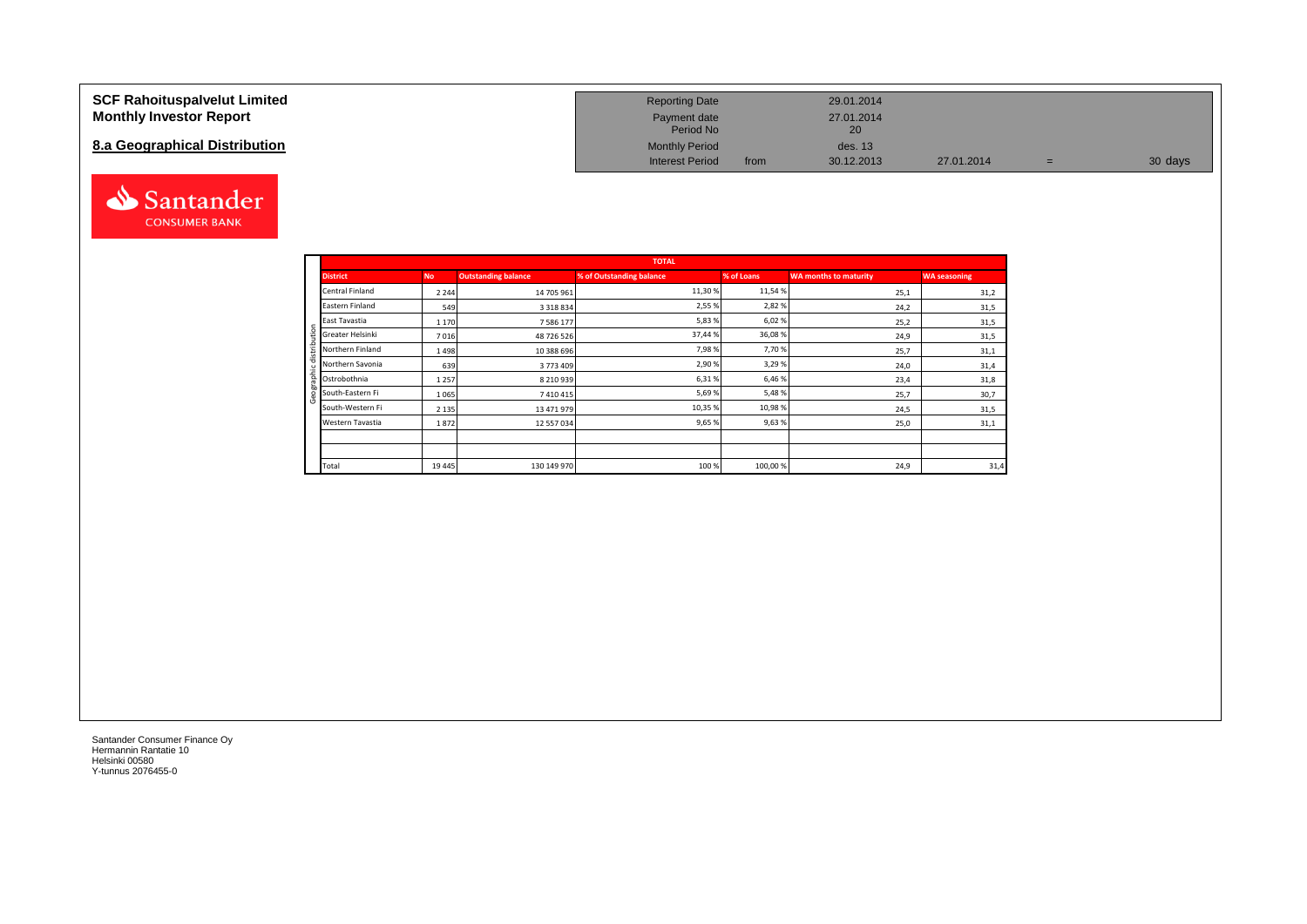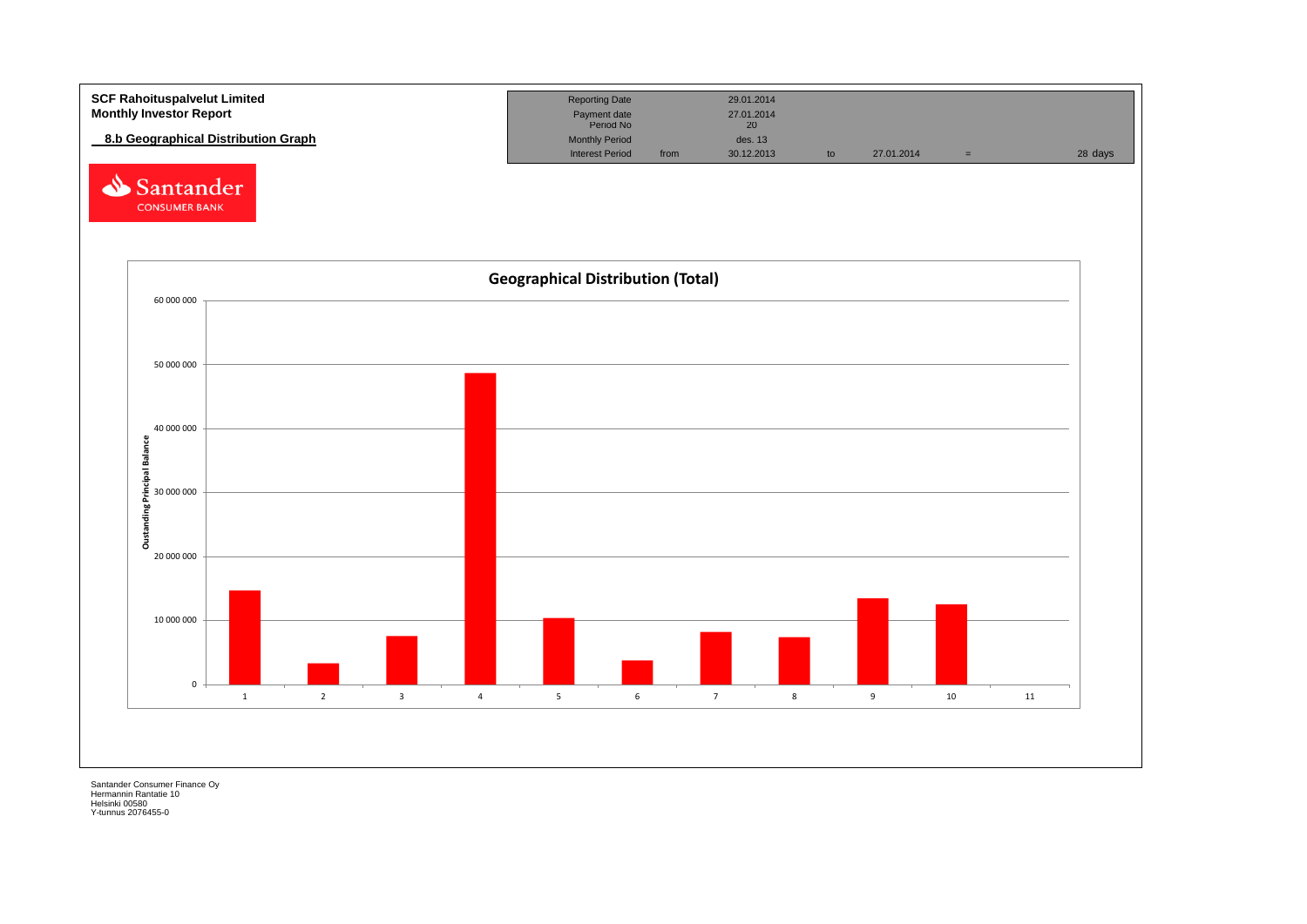### **SCF Rahoituspalvelut Limited Reporting Date 29.01.2014 Reporting Date 29.01.2014 Monthly Investor Report Payment date** 27.01.2014 Payment date 27.01.2014<br>Period No 20 **9.a Interest Rate** des. 13<br> **19.2.2013 Interest Period** des. 13<br> **19.2.2013 Interest Period** from 30.12.2013 Interest Period from 30.12.2013 to 27.01.2014 = 28 days



|              |            |         |           | <b>TOTAL</b>               |                                          |                              |                     |
|--------------|------------|---------|-----------|----------------------------|------------------------------------------|------------------------------|---------------------|
|              | $Min (==)$ | Max (<) | <b>No</b> | <b>Outstanding balance</b> | % of total<br><b>Outstanding balance</b> | <b>WA months to maturity</b> | <b>WA seasoning</b> |
|              |            | 1%      | 1017      | 4 862 706                  | 3,74 %                                   | 12,7                         | 27,2                |
|              | 1%         | 2%      | 1858      | 8 3 2 2 4 7 0              | 6,39%                                    | 19,4                         | 31,7                |
| distribution | 2 %        | 4 %     | 3684      | 27 063 233                 | 20,79%                                   | 24,7                         | 31,7                |
|              | 4 %        | 6%      | 9 1 2 8   | 68 252 392                 | 52,44%                                   | 26,3                         | 31,5                |
|              | 6 %        | 8%      | 3738      | 21 525 632                 | 16,54%                                   | 25,8                         | 31,4                |
| ă            | 8%         | 10%     | 20        | 123 537                    | 0,09%                                    | 25,7                         | 30,9                |
| Inter        | 10%        | 12%     |           |                            |                                          |                              |                     |
|              | 12%        | 14 %    |           |                            |                                          |                              |                     |
|              | 14 %       | 16 %    |           |                            |                                          |                              |                     |
|              | 16%        | 18%     |           |                            |                                          |                              |                     |
|              |            |         |           |                            |                                          |                              |                     |
|              | Total      |         | 19 4 45   | 130 149 970                | 100 %                                    | 24,9                         | 31,4                |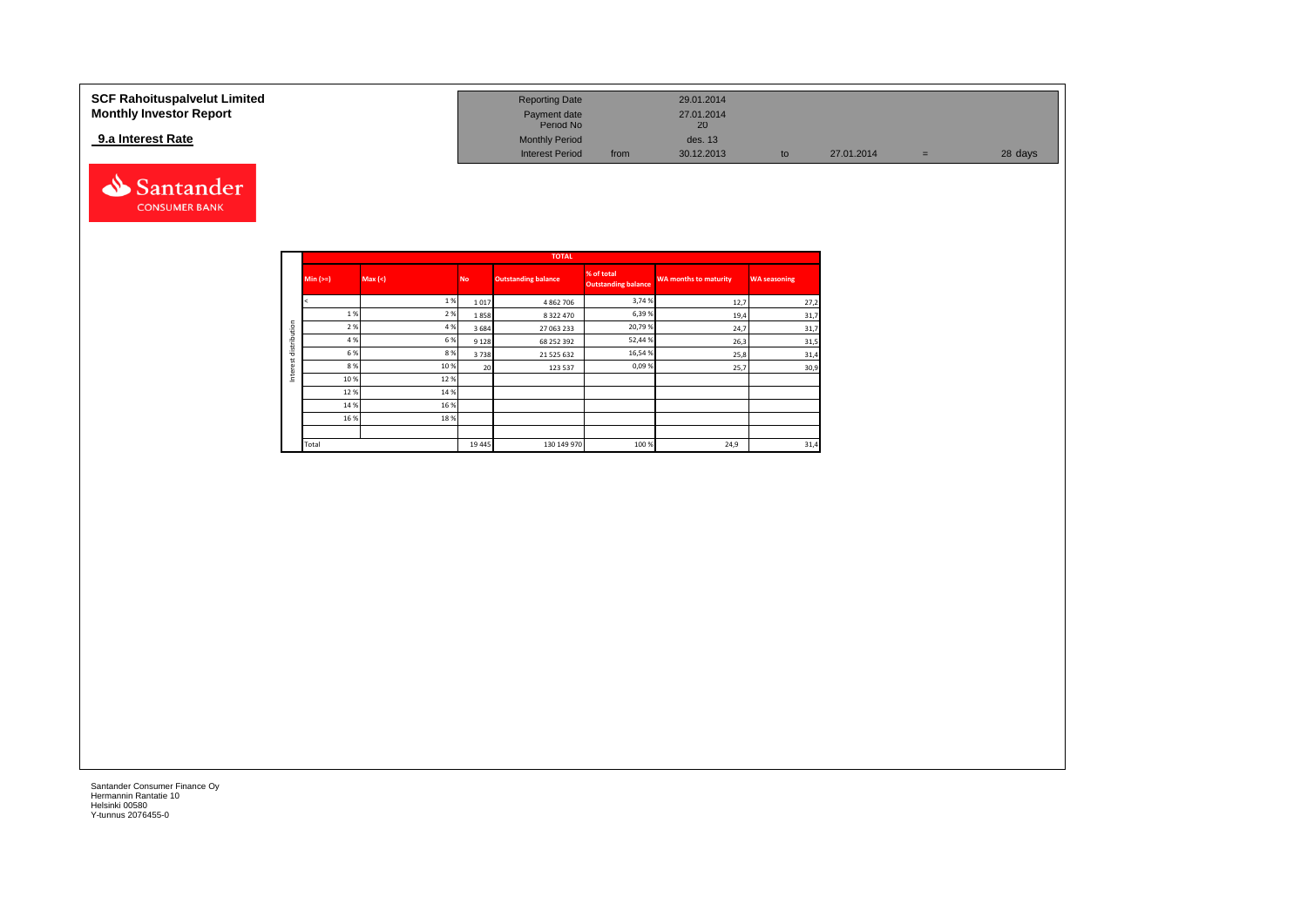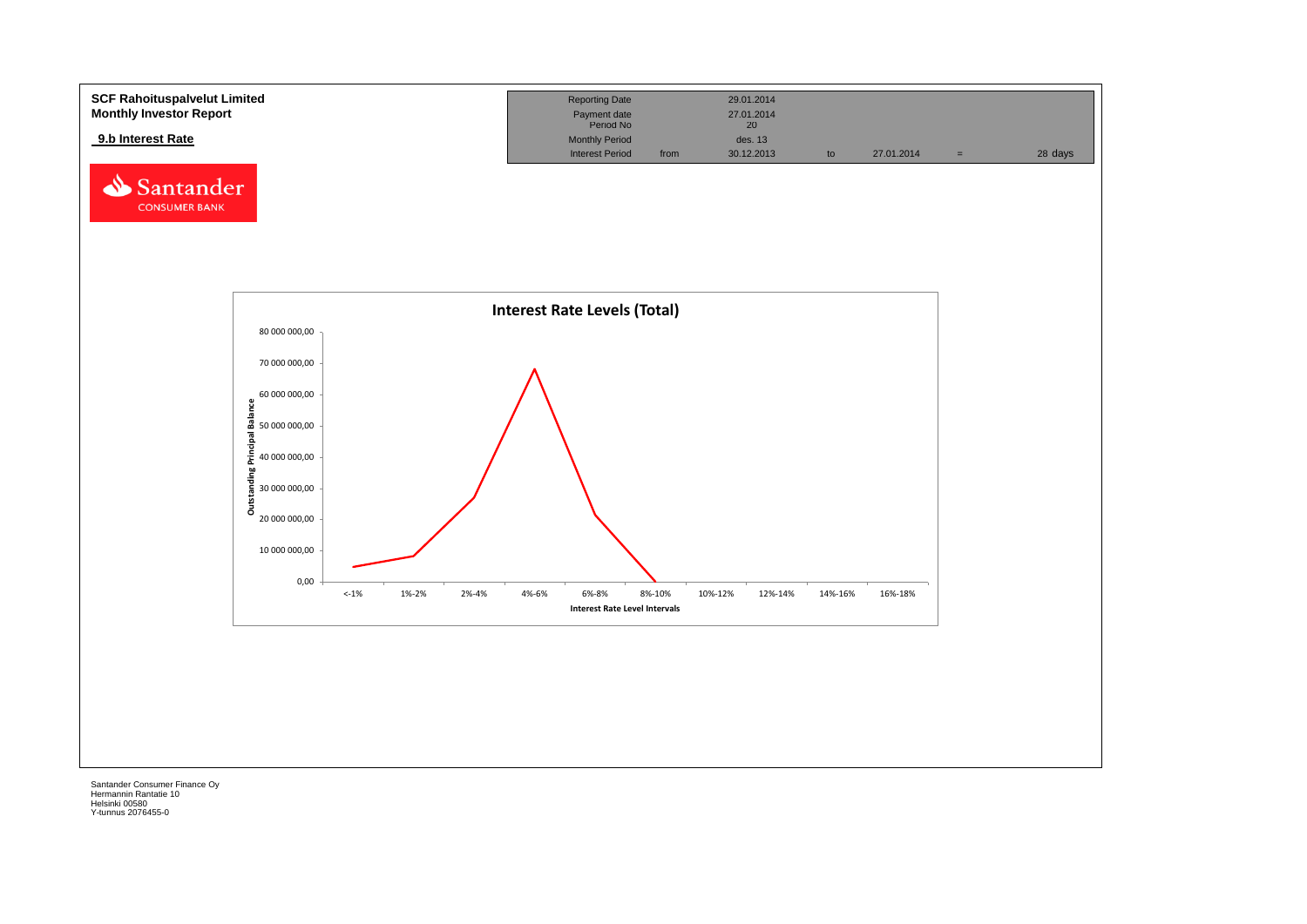| <b>SCF Rahoituspalvelut Limited</b><br><b>Monthly Investor Report</b> | <b>Reporting Date</b><br>Payment date<br>Period No |      | 29.01.2014<br>27.01.2014<br>20 |    |            |     |         |
|-----------------------------------------------------------------------|----------------------------------------------------|------|--------------------------------|----|------------|-----|---------|
| 10.a Remaining Terms                                                  | <b>Monthly Period</b><br><b>Interest Period</b>    | from | des. 13<br>30.12.2013          | to | 27.01.2014 | $=$ | 28 days |



|                     |            |            |           | <b>TOTAL</b>               |        |                              |                     |
|---------------------|------------|------------|-----------|----------------------------|--------|------------------------------|---------------------|
|                     | <b>Min</b> | <b>Max</b> | <b>No</b> | <b>Outstanding balance</b> | %      | <b>WA months to maturity</b> | <b>WA seasoning</b> |
|                     |            |            | 65        | 73 199                     | 0,06%  | 0,0                          | 53,6                |
|                     |            | 12         | 5868      | 16 338 889                 | 12,55% | 8,2                          | 38,3                |
|                     | 13         | 24         | 6727      | 40 379 759                 | 31,03% | 18,6                         | 35,3                |
|                     | 25         | 36         | 5 8 0 8   | 60 122 728                 | 46,19% | 30,9                         | 28,8                |
| maturity            | 37         | 48         | 977       | 13 235 394                 | 10,17% | 37,6                         | 22,6                |
|                     | 49         | 60         |           |                            |        |                              |                     |
| 5                   | 61         | 72         |           |                            |        |                              |                     |
| Months <sup>-</sup> | 73         | 84         |           |                            |        |                              |                     |
|                     | 85         | 96         |           |                            |        |                              |                     |
|                     | 97         | 108        |           |                            |        |                              |                     |
|                     | 109        | 120        |           |                            |        |                              |                     |
|                     | 121 >      |            |           |                            |        |                              |                     |
|                     |            |            |           |                            |        |                              |                     |
|                     | Total      |            | 19 4 45   | 130 149 970                | 100%   | 24,9                         | 31,4                |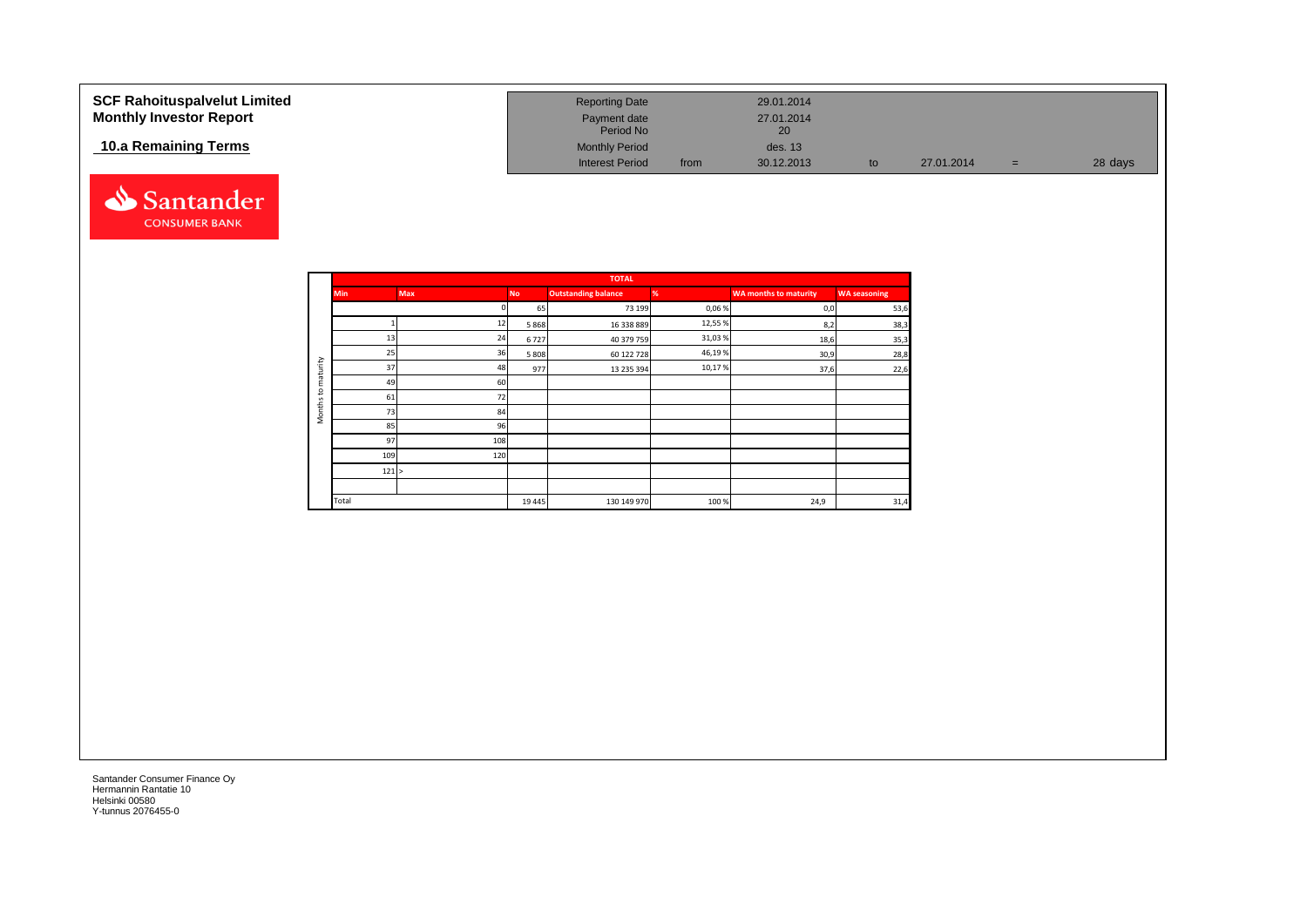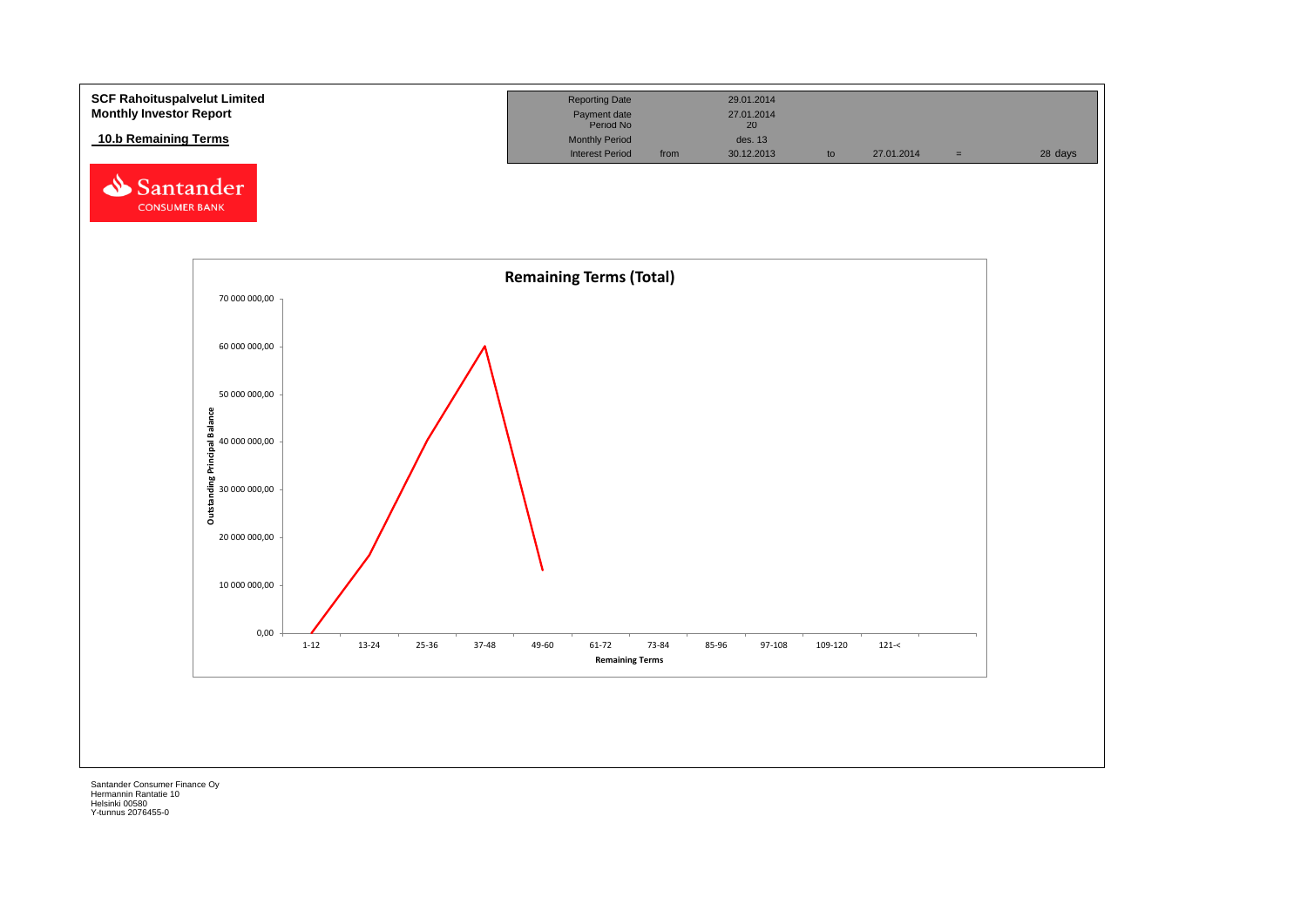| <b>SCF Rahoituspalvelut Limited</b><br><b>Monthly Investor Report</b> | <b>Reporting Date</b><br>Payment date<br>Period No |      | 29.01.2014<br>27.01.2014<br>20 |    |            |     |         |
|-----------------------------------------------------------------------|----------------------------------------------------|------|--------------------------------|----|------------|-----|---------|
| 11.a Seasoning                                                        | <b>Monthly Period</b>                              |      | des. 13                        |    |            |     |         |
|                                                                       | <b>Interest Period</b>                             | from | 30.12.2013                     | to | 27.01.2014 | $=$ | 28 days |



Santander **CONSUMER BANK**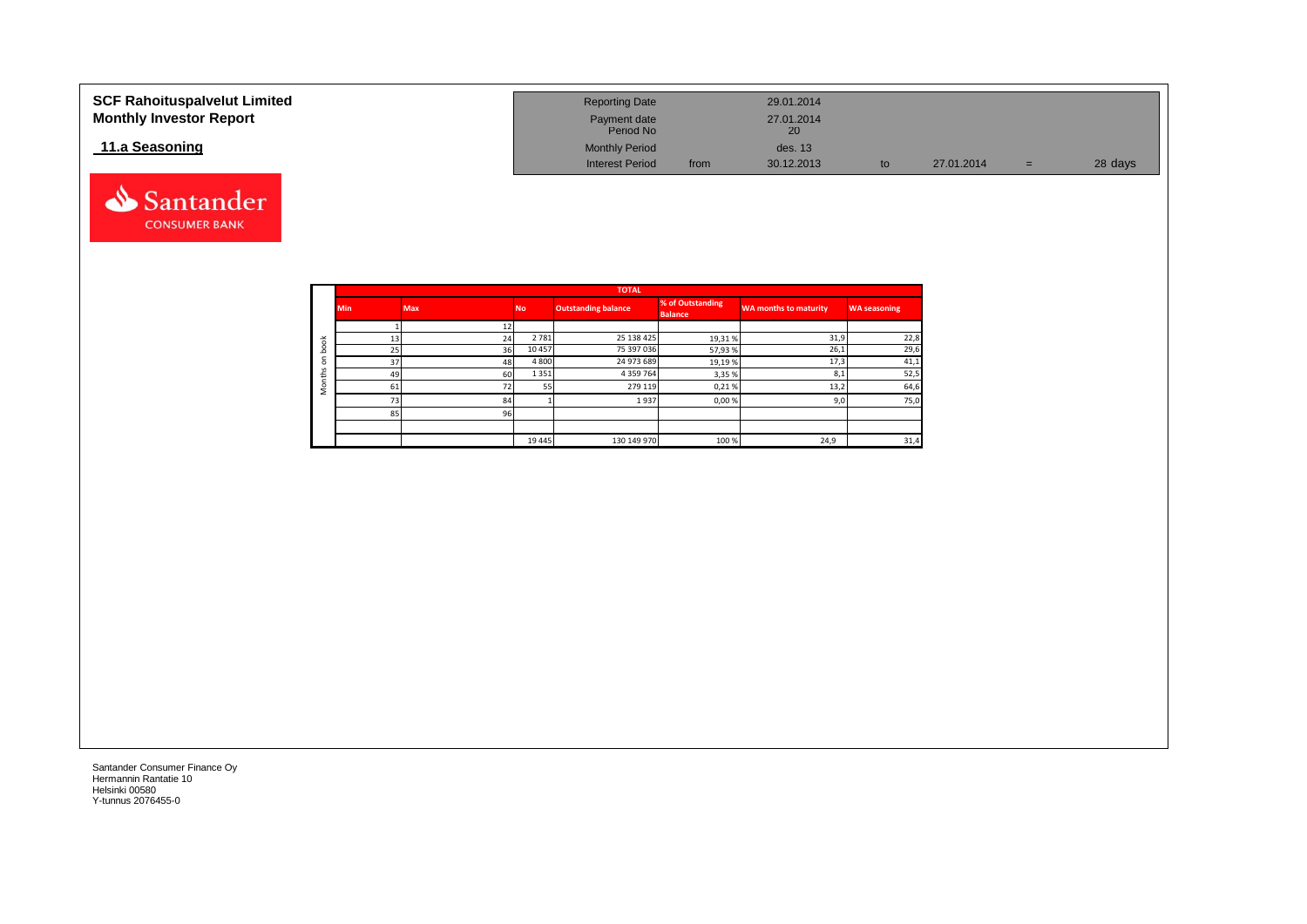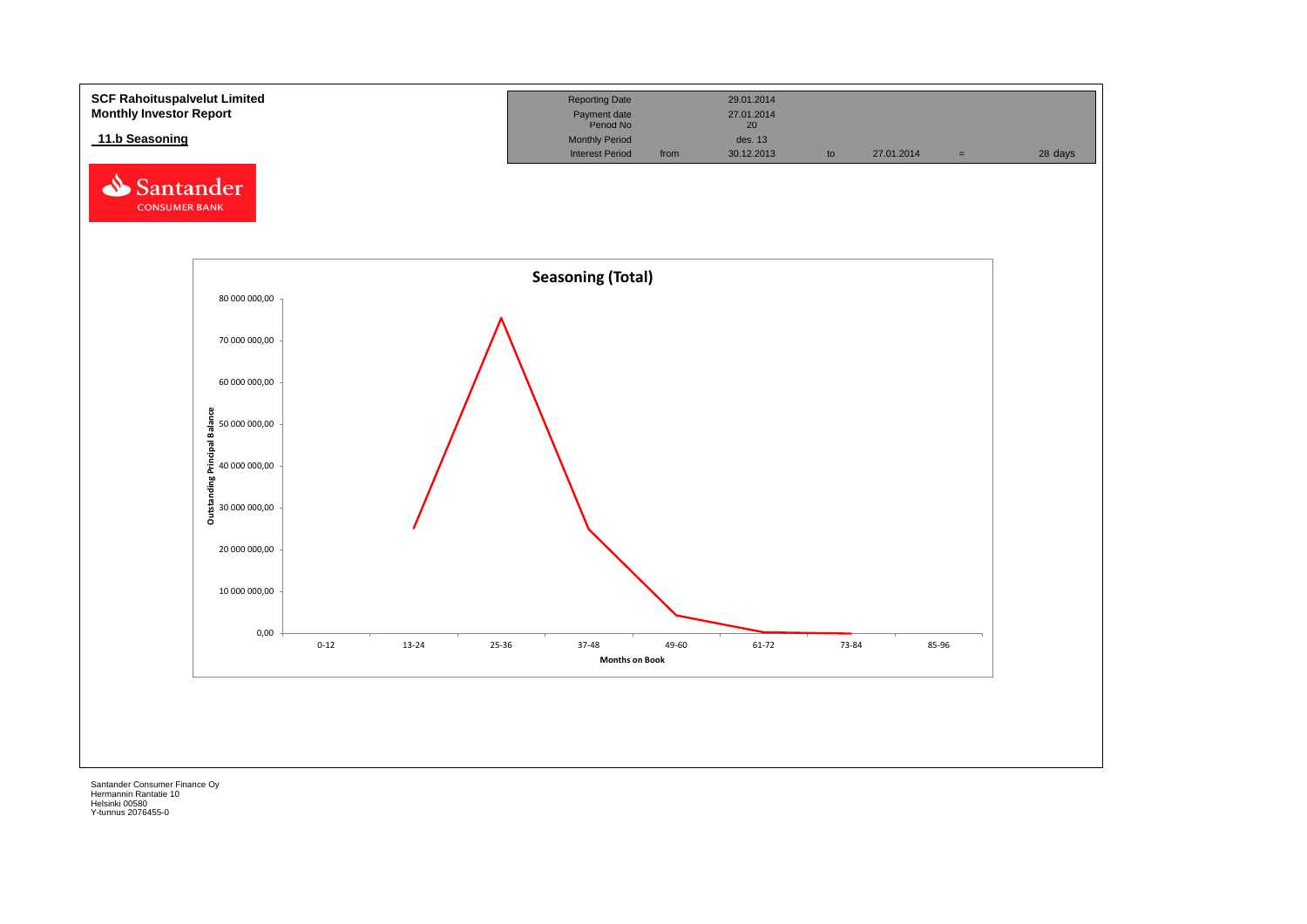| <b>SCF Rahoituspalvelut Limited</b><br><b>Monthly Investor Report</b> | <b>Reporting Date</b><br>Payment date<br>Period No |      | 29.01.2014<br>27.01.2014<br>20 |    |            |     |         |
|-----------------------------------------------------------------------|----------------------------------------------------|------|--------------------------------|----|------------|-----|---------|
| 13.a Balloon Ioans                                                    | <b>Monthly Period</b>                              |      | des. 13                        |    |            |     |         |
|                                                                       | <b>Interest Period</b>                             | from | 30.12.2013                     | to | 27.01.2014 | $=$ | 28 days |

|              | <b>TOTAL</b> |         |                            |                                    |                       |                                    |                                    |      |
|--------------|--------------|---------|----------------------------|------------------------------------|-----------------------|------------------------------------|------------------------------------|------|
| ్య<br>$\sim$ | Min          | No      | <b>Outstanding balance</b> | % of Outstanding<br><b>Balance</b> | <b>Residual Value</b> | % of Outstanding<br><b>Balance</b> | WA months to maturity WA seasoning |      |
|              | Standard     | 15 806  | 83 061 055                 | 63,82 %                            | 789                   | 0,00%                              | 24,3                               | 31,0 |
| ▿            | Balloon      | 3639    | 47 088 914                 | 36.18%                             | 19 157 668            | 40,68%                             | 26,0                               | 32,0 |
|              |              |         |                            |                                    |                       |                                    |                                    |      |
|              | Total        | 19 4 45 | 130 149 970                | 100 %                              | 19 158 457            | 41%                                | 24,9                               | 31,4 |

Santander **CONSUMER BANK**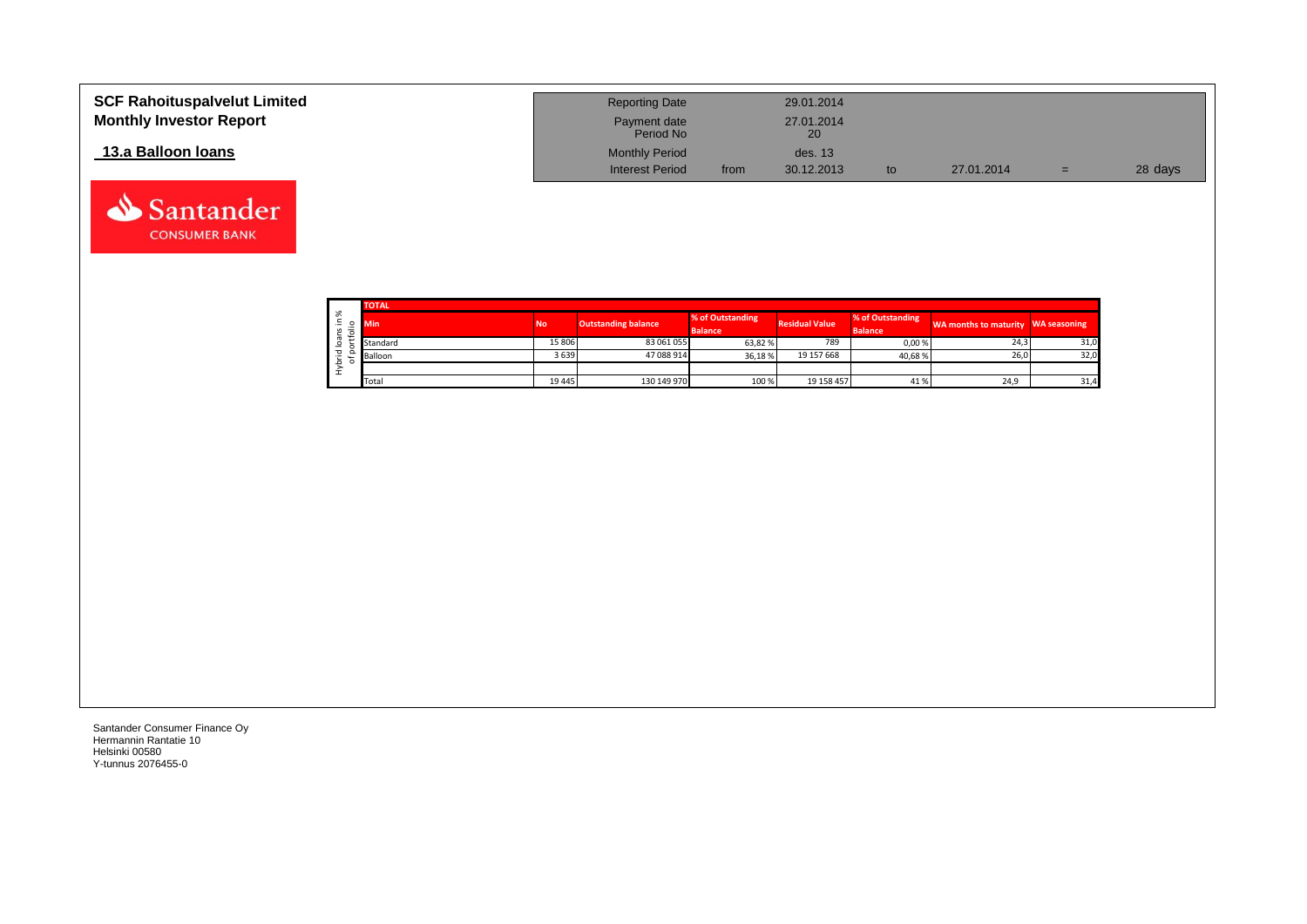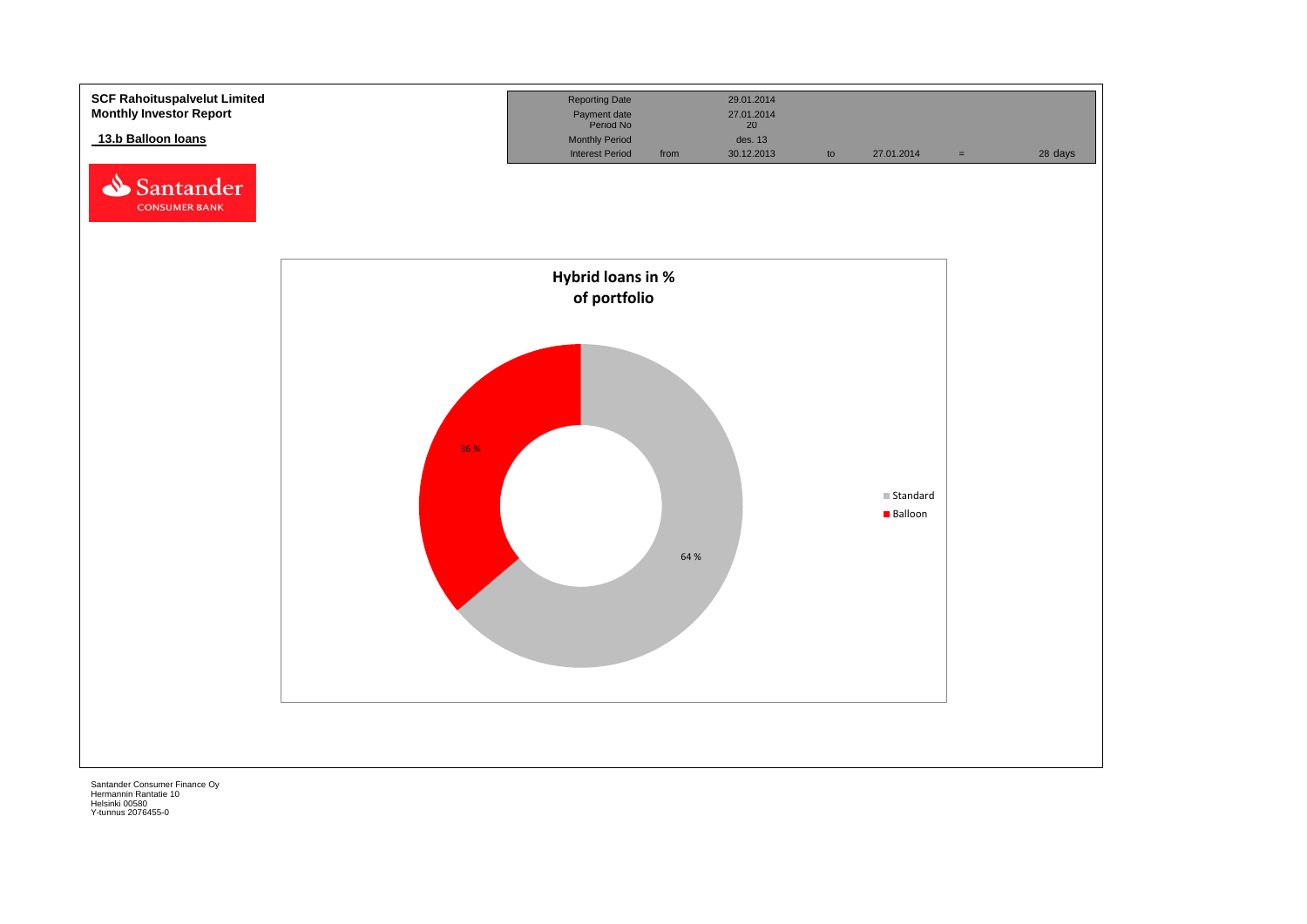| <b>SCF Rahoituspalvelut Limited</b> | <b>Reporting Date</b>     |      | 29.01.2014       |            |     |         |
|-------------------------------------|---------------------------|------|------------------|------------|-----|---------|
| <b>Monthly Investor Report</b>      | Payment date<br>Period No |      | 27.01.2014<br>20 |            |     |         |
| 14.a # loans per borrower           | <b>Monthly Period</b>     |      | des. 13          |            |     |         |
|                                     | <b>Interest Period</b>    | from | 30.12.2013       | 27.01.2014 | $=$ | 28 days |



|       |                            | <b>TOTAL</b>                   |                              |               |
|-------|----------------------------|--------------------------------|------------------------------|---------------|
| %     | <b>Outstanding balance</b> | <b>Total number of debtors</b> | <b>Total number of loans</b> |               |
| 98,6% | 128 340 177                | 19 25 6                        |                              |               |
| 1,3%  | 1 665 733                  | 87                             |                              |               |
| 0,1%  | 144 059                    |                                |                              | rower         |
|       |                            |                                |                              | bor           |
|       |                            |                                |                              | per           |
|       |                            |                                |                              |               |
|       |                            |                                |                              | loans<br>$\#$ |
|       |                            |                                |                              |               |
|       |                            |                                |                              |               |
|       |                            |                                |                              |               |
| 100 % | 130 149 970                | 19 348                         | Total                        |               |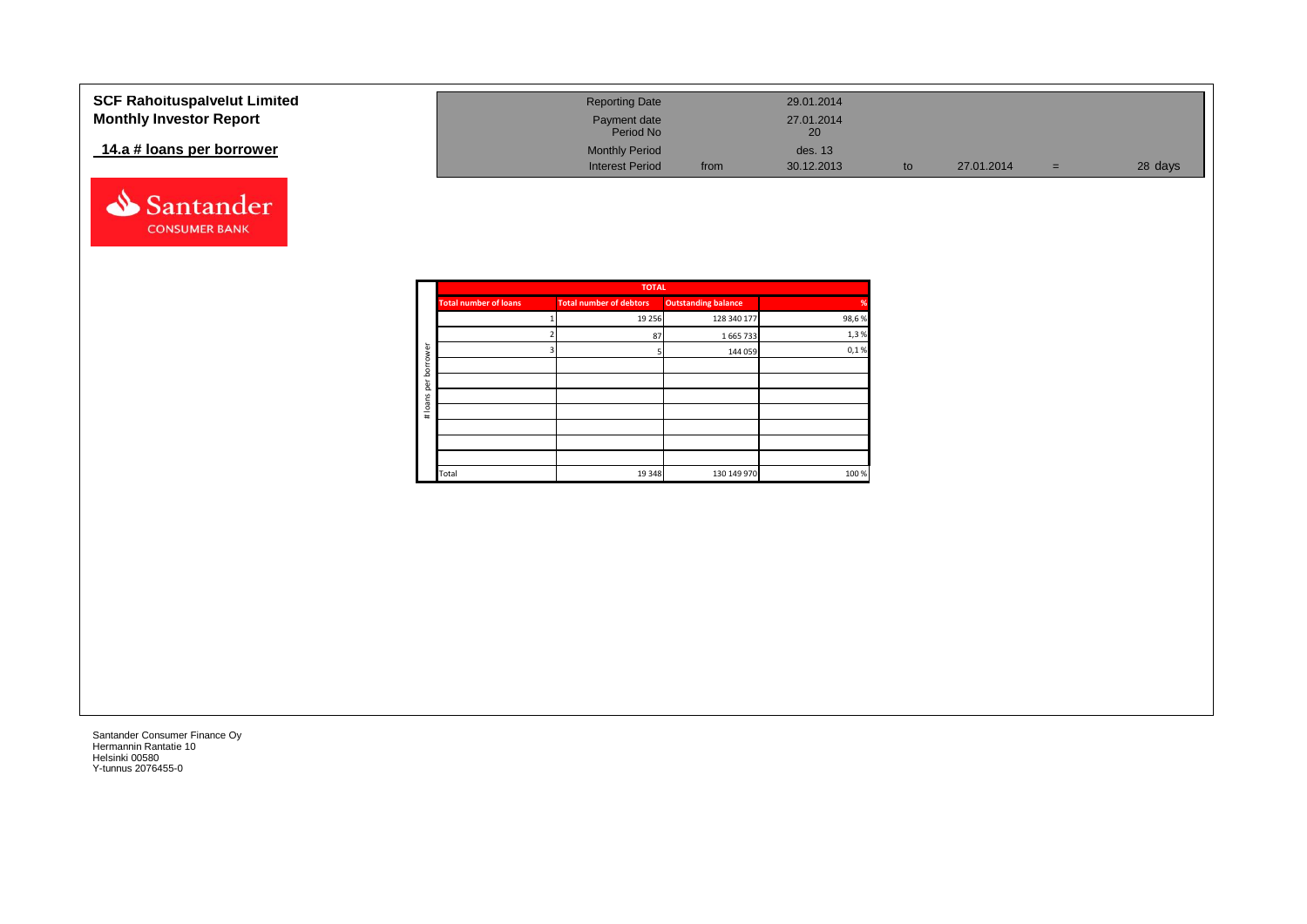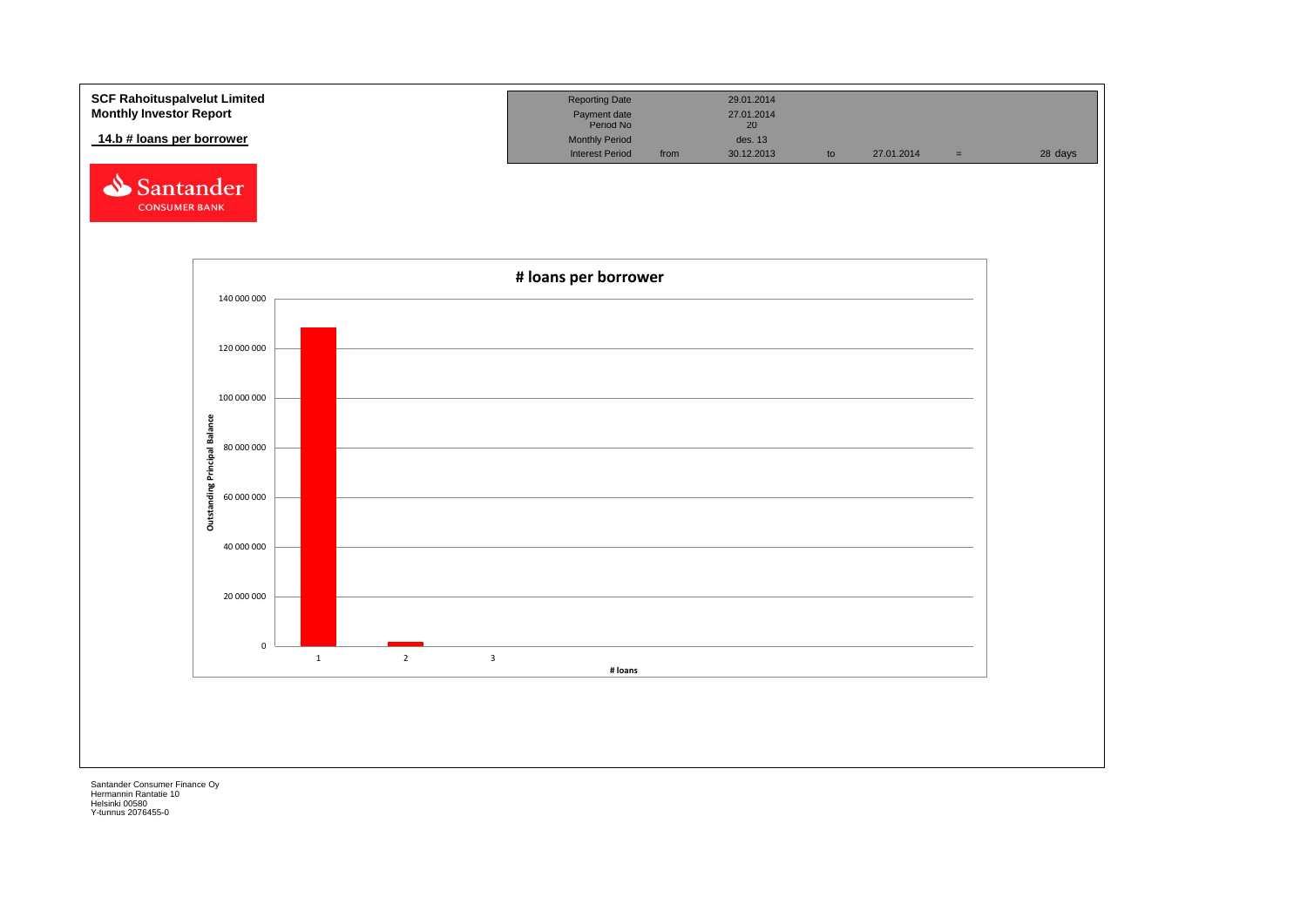| <b>SCF Rahoituspalvelut Limited</b> |
|-------------------------------------|
| <b>Monthly Investor Report</b>      |

## **15.a Amortization Profile**



| <b>SCF Rahoituspalvelut Limited</b> | <b>Reporting Date</b>     |      | 29.01.2014                    |            |     |         |
|-------------------------------------|---------------------------|------|-------------------------------|------------|-----|---------|
| <b>Monthly Investor Report</b>      | Payment date<br>Period No |      | 27.01.2014<br>20 <sub>1</sub> |            |     |         |
| 15.a Amortization Profile           | <b>Monthly Period</b>     |      | des. 13                       |            |     |         |
|                                     | <b>Interest Period</b>    | from | 30.12.2013                    | 27.01.2014 | $=$ | 28 days |

| <b>TOTAL</b>               |    |                        |                        |                     |                 |        |            |
|----------------------------|----|------------------------|------------------------|---------------------|-----------------|--------|------------|
| <b>Period</b>              |    | <b>Opening Balance</b> | <b>Closing Balance</b> | <b>Amortization</b> | <b>Interest</b> | Yield  | Percentage |
|                            |    |                        |                        |                     |                 |        |            |
|                            |    | 130 149 970            | 124 349 152            | 5 800 818           | 523 893         | 2,24 % | 6,88%      |
|                            |    | 124 349 152            | 118 766 328            | 5 5 8 2 8 2 4       | 502 098         | 2,25 % | 6,57%      |
|                            |    | 118 766 328            | 113 277 662            | 5488666             | 480 890         | 2,25 % | 6,27%      |
|                            |    | 113 277 662            | 107 767 659            | 5 5 10 0 0 4        | 460 115         | 2,26 % | 5,97%      |
|                            |    | 107 767 659            | 102 384 922            | 5 382 736           | 439 257         | 2,27 % | 5,67%      |
|                            |    | 102 384 922            | 96 881 965             | 5 5 0 2 9 5 7       | 418 866         | 2,28%  | 5,36%      |
| iods)<br>ē<br>$\mathsf{S}$ |    | 96 881 965             | 91 701 900             | 5 180 065           | 398 107         | 2,29 % | 5,08%      |
|                            |    | 91 701 900             | 86 719 636             | 4982264             | 378 464         | 2,30 % | 4,80%      |
|                            |    | 86 719 636             | 81 716 048             | 5 003 588           | 359 209         | 2,31%  | 4,52%      |
|                            | 10 | 81 716 048             | 77 066 712             | 4649336             | 340 130         | 2,32 % | 4,27%      |
|                            | 11 | 77 066 712             | 72 365 740             | 4700972             | 322 080         | 2,33 % | 4,01%      |
|                            | 12 | 72 365 740             | 67 969 457             | 4 3 9 6 2 8 4       | 303 690         | 2,34 % | 3,76%      |
|                            | 13 | 67 969 457             | 63 557 710             | 4411747             | 286 266         | 2,34 % | 3,52%      |
|                            | 14 | 63 557 710             | 59 273 011             | 4 284 699           | 268 969         | 2,36 % | 3,28%      |
|                            | 15 | 59 273 011             | 55 372 770             | 3 900 241           | 251 852         | 2,36 % | 3,07%      |
|                            | 16 | 55 372 770             | 51 585 913             | 3786857             | 235 781         | 2,37 % | 2,86%      |
|                            | 17 | 51 585 913             | 47 829 743             | 3756170             | 220 034         | 2,37 % | 2,65%      |
|                            | 18 | 47 829 743             | 44 347 132             | 3 482 611           | 204 390         | 2,38%  | 2,45%      |
|                            | 19 | 44 347 132             | 41 048 383             | 3 298 749           | 189 753         | 2,38%  | 2,27%      |
|                            | 20 | 41 048 383             | 37 629 507             | 3 4 1 8 8 7 6       | 175 617         | 2,38 % | 2,08%      |
|                            |    |                        |                        |                     |                 |        |            |
|                            |    |                        |                        |                     |                 |        |            |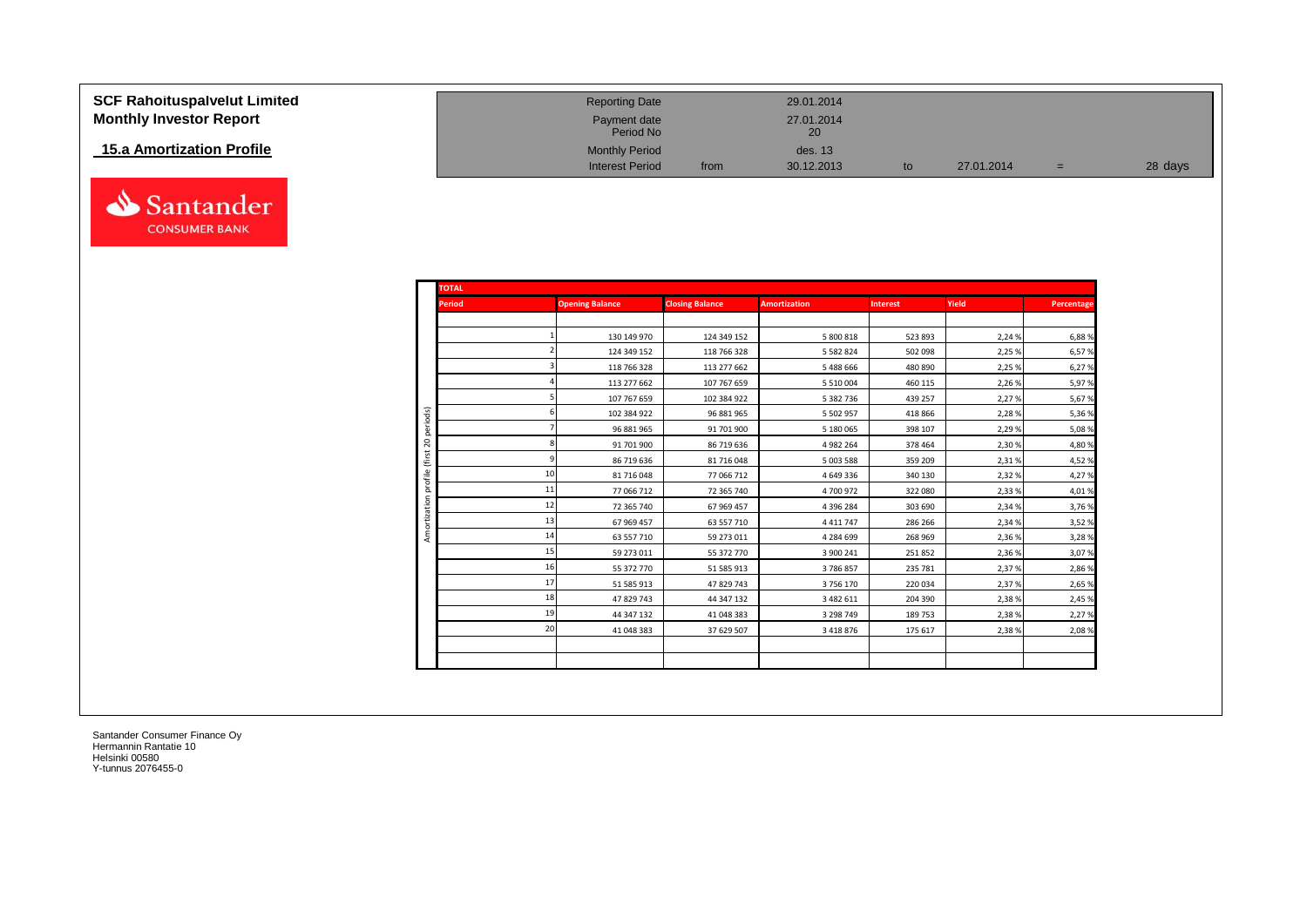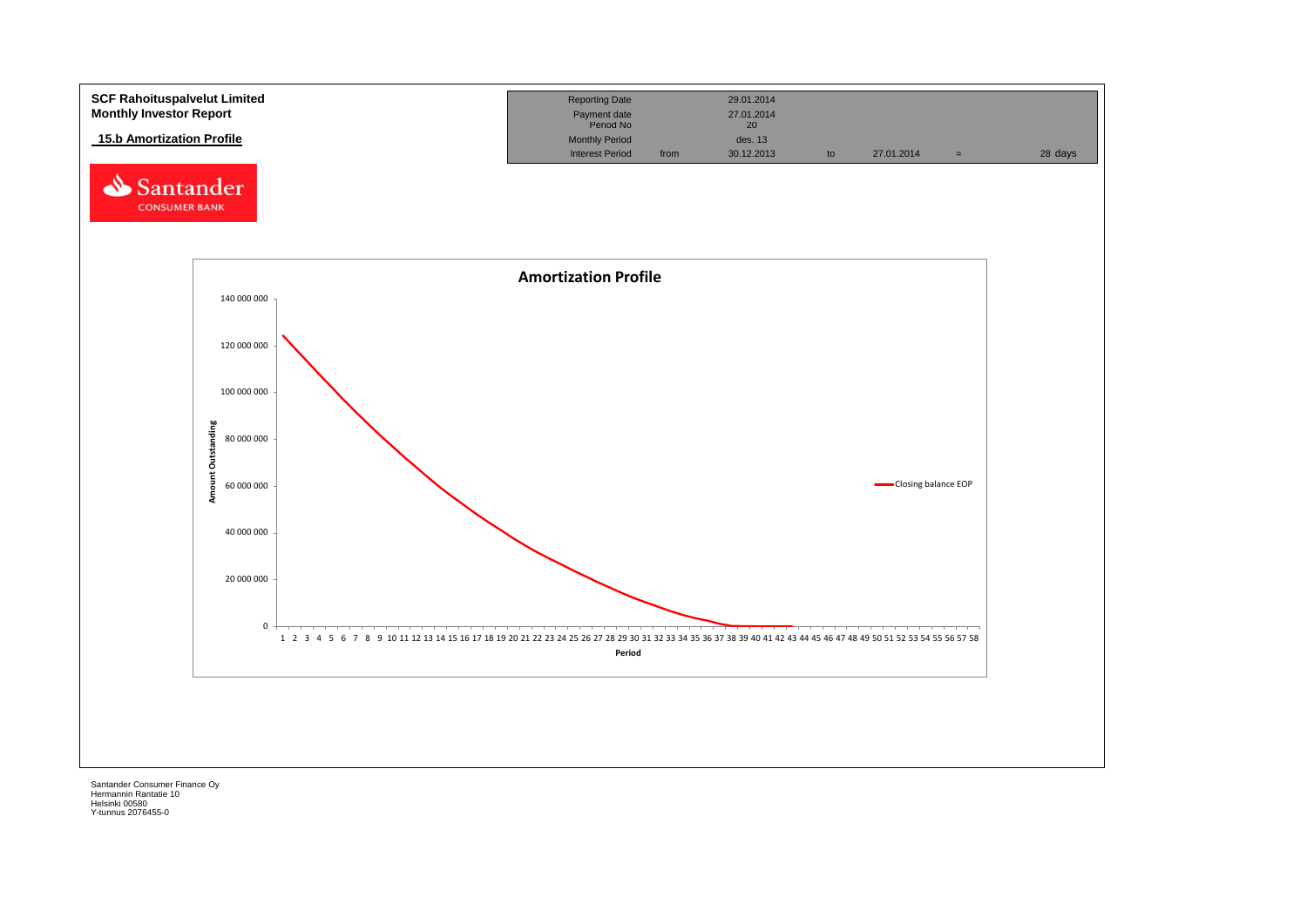| <b>SCF Rahoituspalvelut Limited</b> |                |              |                    |            | <b>Reporting Date</b>            |                        | 29.01.2014               |    |            |     |         |
|-------------------------------------|----------------|--------------|--------------------|------------|----------------------------------|------------------------|--------------------------|----|------------|-----|---------|
| <b>Monthly Investor Report</b>      |                |              |                    |            | Payment date<br>Period No        |                        | 27.01.2014<br>20         |    |            |     |         |
| 16.a Payment Holidays               |                |              |                    |            | <b>Monthly Period</b>            |                        | des. 13                  |    |            |     |         |
|                                     |                |              |                    |            | <b>Interest Period</b>           | from                   | 30.12.2013               | to | 27.01.2014 | $=$ | 28 days |
| Santander                           |                |              |                    |            |                                  |                        |                          |    |            |     |         |
| <b>CONSUMER BANK</b>                |                | <b>TOTAL</b> |                    |            |                                  |                        |                          |    |            |     |         |
|                                     |                | Period       | No                 |            | <b>Number of periods granted</b> | <b>Sum of Payments</b> | <b>Closing Balance</b>   |    |            |     |         |
|                                     |                |              | 201 205            | 107        | 146                              |                        | 40 046<br>1 3 1 2 2 0 4  |    |            |     |         |
|                                     |                |              | 201 206            | 156        | 231                              | 62 0 22                | 1640795                  |    |            |     |         |
|                                     |                |              | 201 207<br>201 208 | 159<br>133 | 237<br>183                       | 71 630<br>51859        | 2032683<br>1 566 704     |    |            |     |         |
|                                     |                |              | 201 209            |            |                                  |                        |                          |    |            |     |         |
|                                     |                |              | 201 210            | 109<br>89  | 156<br>138                       | 43 917<br>38 653       | 1 085 190<br>998 306     |    |            |     |         |
|                                     |                |              | 201 211            | 88         | 132                              | 34 697                 | 933 247                  |    |            |     |         |
|                                     |                |              | 201 212            | 143        | 183                              | 47 263                 | 1 3 6 4 7 4 3            |    |            |     |         |
|                                     |                |              | 201 301            | 116        | 167                              | 56 307                 | 1 256 432                |    |            |     |         |
|                                     |                |              | 201 302            | 122        | 175                              | 49 4 84                | 1 307 946                |    |            |     |         |
|                                     | Paymet Holiday |              | 201 303<br>201 304 | 123<br>85  | 166<br>117                       | 48 650<br>31782        | 1 409 025<br>770 640     |    |            |     |         |
|                                     |                |              | 201 305            | 84         | 116                              | 32 120                 | 757 900                  |    |            |     |         |
|                                     |                |              | 201 306            | 101        | 142                              | 43 497                 | 1 040 461                |    |            |     |         |
|                                     |                |              | 201 307            | 126        | 164                              | 46 698                 | 1 241 172                |    |            |     |         |
|                                     |                |              | 201 308<br>201 309 | 104<br>56  | 140<br>73                        | 44 253<br>19 9 35      | 1 0 9 3 3 2 1<br>466 112 |    |            |     |         |
|                                     |                |              | 201 310            | 43         |                                  | 59<br>17550            | 359 981                  |    |            |     |         |
|                                     |                |              | 201 311            | 57         | 85                               | 25 201                 | 502891,47                |    |            |     |         |
|                                     |                |              | 201 312            | 81         | 96                               | 27827                  | 627 296                  |    |            |     |         |
|                                     |                |              |                    |            |                                  |                        |                          |    |            |     |         |
|                                     |                |              |                    |            |                                  |                        |                          |    |            |     |         |
|                                     |                |              |                    |            |                                  |                        |                          |    |            |     |         |
|                                     |                | Total        |                    | 2 0 8 2    | 2 9 0 6                          | 833 392                | 21 764 048               |    |            |     |         |
|                                     |                |              |                    |            |                                  |                        |                          |    |            |     |         |
|                                     |                |              |                    |            |                                  |                        |                          |    |            |     |         |
|                                     |                |              |                    |            |                                  |                        |                          |    |            |     |         |
|                                     |                |              |                    |            |                                  |                        |                          |    |            |     |         |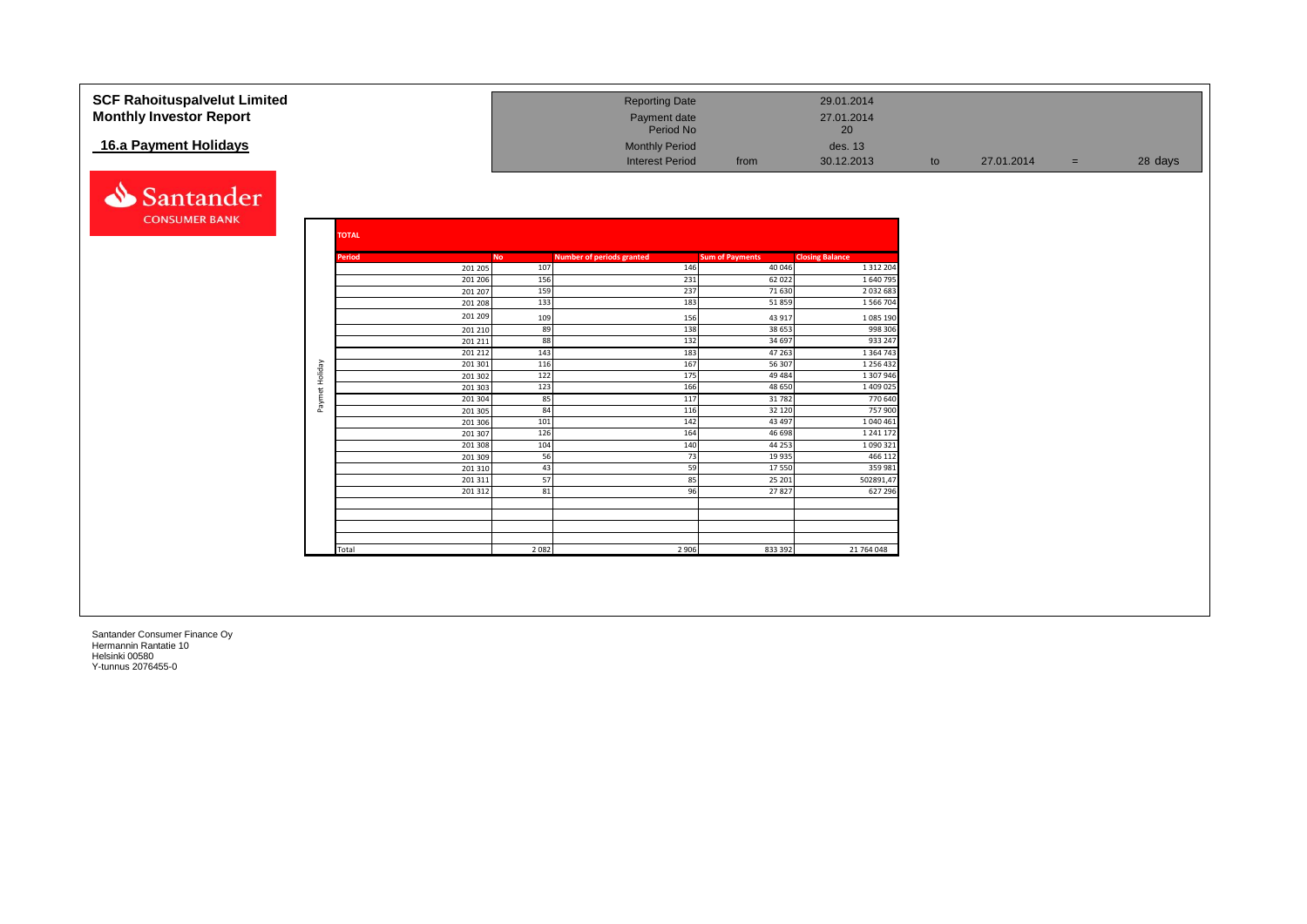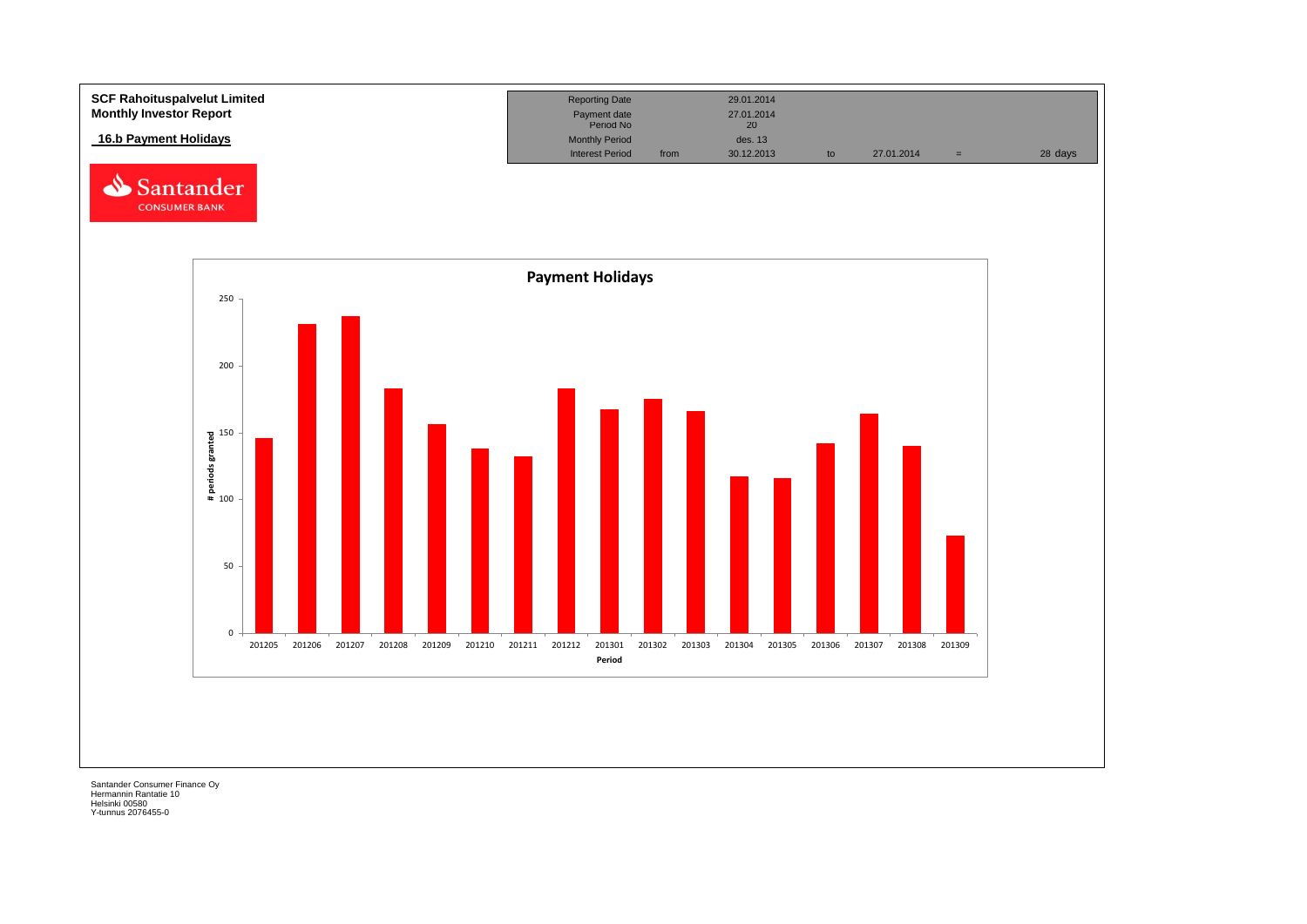| <b>SCF Rahoituspalvelut Limited</b> |              |              |                     | <b>Reporting Date</b>      |      | 29.01.2014 |    |            |     |         |
|-------------------------------------|--------------|--------------|---------------------|----------------------------|------|------------|----|------------|-----|---------|
| <b>Monthly Investor Report</b>      |              |              |                     | Payment date               |      | 27.01.2014 |    |            |     |         |
|                                     |              |              |                     | Period No                  |      | 20         |    |            |     |         |
| 17.a Restructured Loans             |              |              |                     | <b>Monthly Period</b>      |      | des. 13    |    |            |     |         |
|                                     |              |              |                     | <b>Interest Period</b>     | from | 30.12.2013 | to | 27.01.2014 | $=$ | 28 days |
|                                     |              |              |                     |                            |      |            |    |            |     |         |
|                                     |              |              |                     |                            |      |            |    |            |     |         |
| Santander                           |              |              |                     |                            |      |            |    |            |     |         |
| <b>CONSUMER BANK</b>                |              |              |                     |                            |      |            |    |            |     |         |
|                                     |              | <b>TOTAL</b> |                     |                            |      |            |    |            |     |         |
|                                     |              |              |                     |                            |      |            |    |            |     |         |
|                                     |              | Period       | <b>No</b><br>201205 | <b>Outstanding Balance</b> |      |            |    |            |     |         |
|                                     |              |              | 201206              |                            |      |            |    |            |     |         |
|                                     |              |              | 201207              |                            |      |            |    |            |     |         |
|                                     |              |              | 201208              |                            |      |            |    |            |     |         |
|                                     |              |              | 201209              |                            |      |            |    |            |     |         |
|                                     |              |              | 201210              |                            |      |            |    |            |     |         |
|                                     |              |              | 201211<br>201212    |                            |      |            |    |            |     |         |
|                                     |              |              | 201 301             |                            |      |            |    |            |     |         |
|                                     |              |              | 201 302             |                            |      |            |    |            |     |         |
|                                     | Restructured |              | 201 303             |                            |      |            |    |            |     |         |
|                                     |              |              | 201 304             |                            |      |            |    |            |     |         |
|                                     |              |              | 201 305<br>201 306  |                            |      |            |    |            |     |         |
|                                     |              |              | 201 307             |                            |      |            |    |            |     |         |
|                                     |              |              | 201 308             |                            |      |            |    |            |     |         |
|                                     |              |              | 201 309             |                            |      |            |    |            |     |         |
|                                     |              |              | 201 310<br>201 311  | 14 6 27                    |      |            |    |            |     |         |
|                                     |              |              | 201 312             |                            |      |            |    |            |     |         |
|                                     |              |              |                     |                            |      |            |    |            |     |         |
|                                     |              |              |                     |                            |      |            |    |            |     |         |
|                                     |              |              |                     |                            |      |            |    |            |     |         |
|                                     |              | Total        |                     | 14 6 27                    |      |            |    |            |     |         |
|                                     |              |              |                     |                            |      |            |    |            |     |         |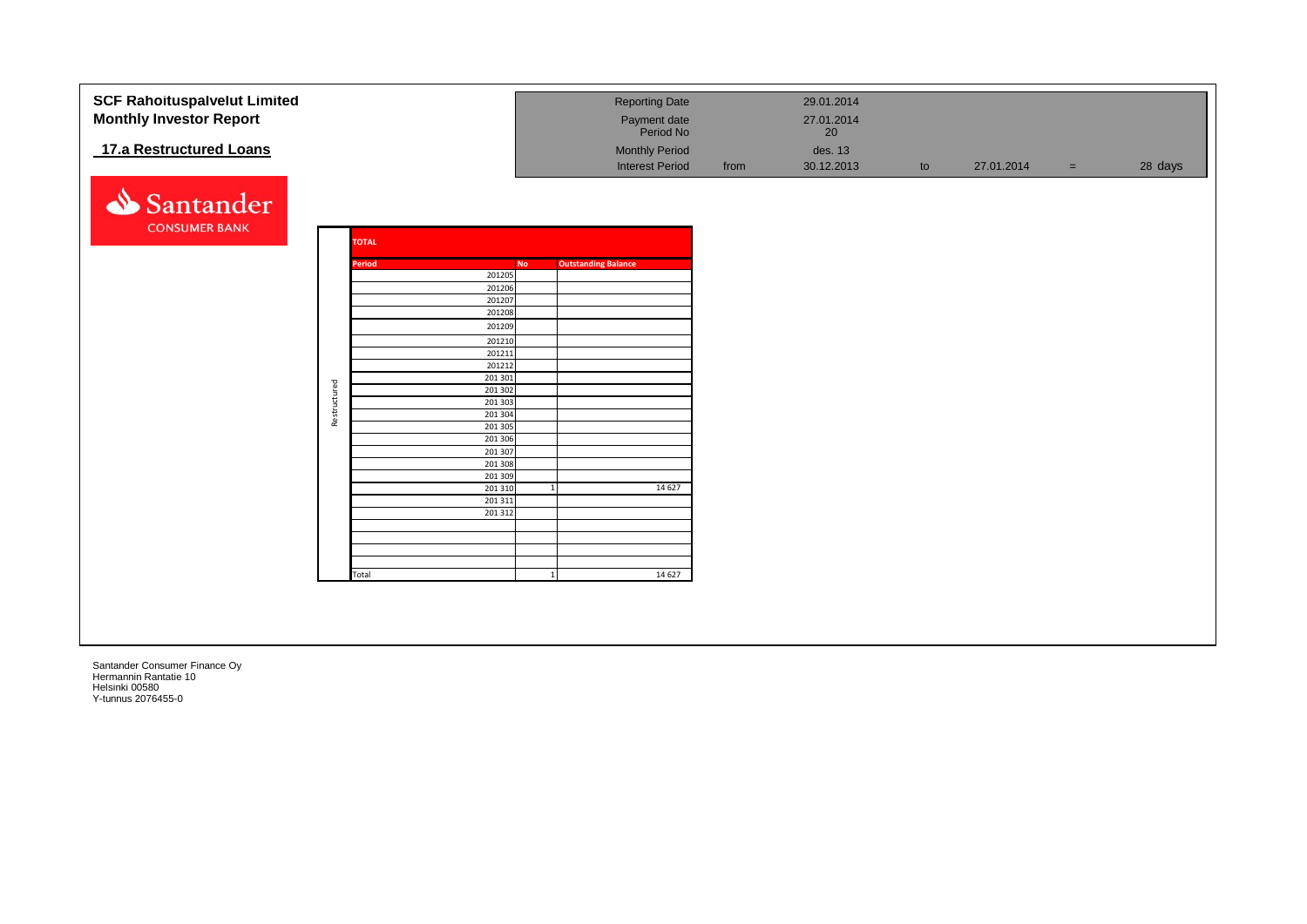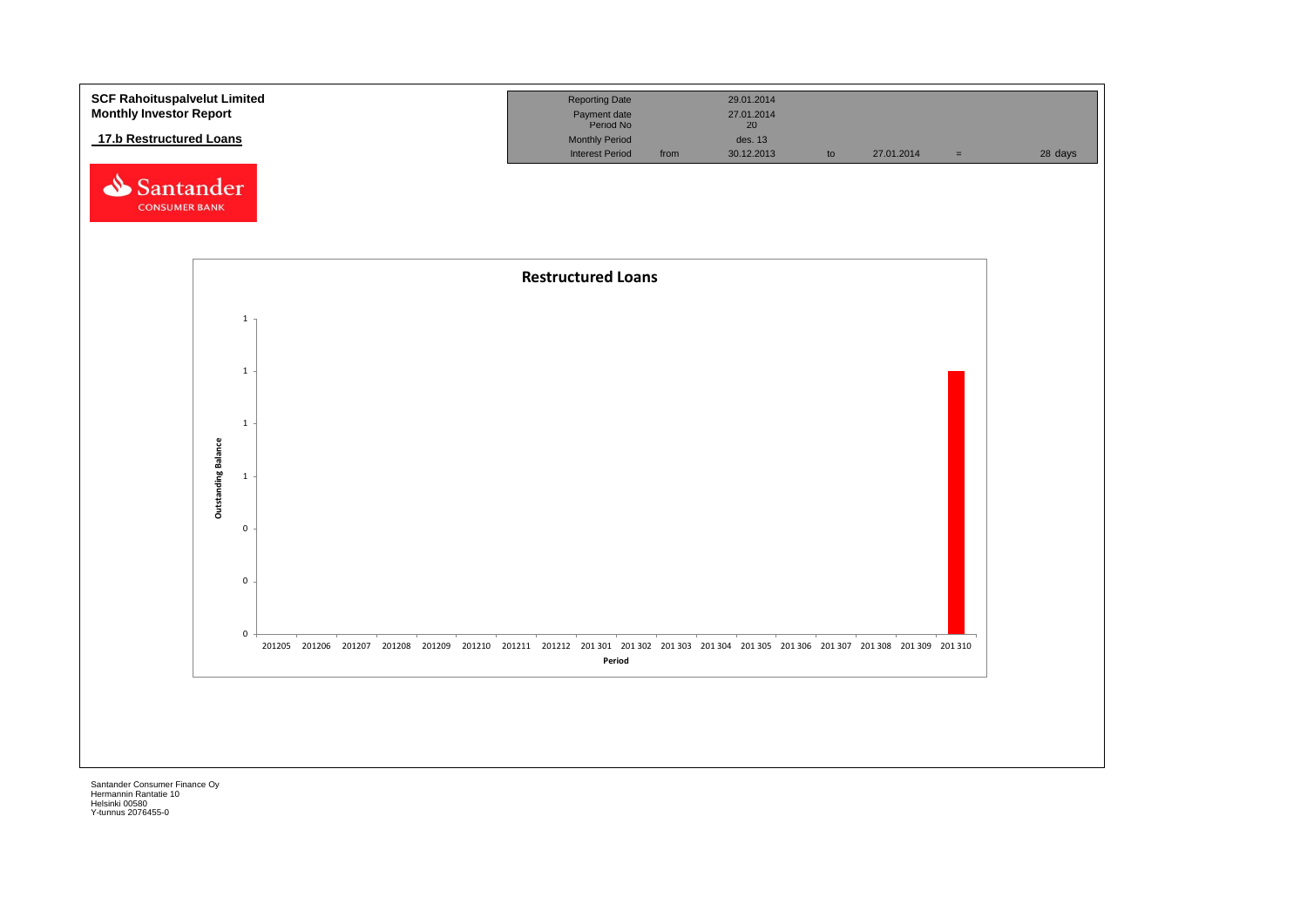| <b>SCF Rahoituspalvelut Limited</b> | <b>Reporting Date</b>     |      | 29.01.2014       |    |            |    |         |
|-------------------------------------|---------------------------|------|------------------|----|------------|----|---------|
| <b>Monthly Investor Report</b>      | Payment date<br>Period No |      | 27.01.2014<br>20 |    |            |    |         |
| 18. Defaults, recoveries and loss   | <b>Monthly Period</b>     |      | des. 13          |    |            |    |         |
|                                     | <b>Interest Period</b>    | from | 30.12.2013       | to | 27.01.2014 | Ξ. | 28 days |



|                        |                | <b>Recovery</b> |                   |                   |      |                   |                   |             |                   |                   |               |                   |                   |           |  |
|------------------------|----------------|-----------------|-------------------|-------------------|------|-------------------|-------------------|-------------|-------------------|-------------------|---------------|-------------------|-------------------|-----------|--|
|                        |                | Quarter         | 20123             |                   |      | 20124             |                   |             |                   | 20131             |               | 20132             |                   |           |  |
| <b>Default Quarter</b> | <b>Default</b> | No Of Loans     |                   | Cum.              |      |                   | Cum.              |             |                   | Cum.              |               |                   | Cum.              |           |  |
|                        | Amount         |                 | <b>Recoveries</b> | <b>Recoveries</b> | Loss | <b>Recoveries</b> | <b>Recoveries</b> | <b>Loss</b> | <b>Recovories</b> | <b>Recoveries</b> | Loss          | <b>Recovories</b> | <b>Recoveries</b> | Loss      |  |
| 2012 3                 | 1 572 217      | 186             |                   |                   |      | 428 115           | 428 115           | 357 993     | 321 155           | 749 270           | 560 910       | 3 4 8 4           | 752 755           | 33 354    |  |
| 2012 4                 | 4 0 14 24 3    | 984             |                   |                   |      | 981 123           | 981 123           | 2 364 080   | 708 668           | 689791            | 4 3 3 1 5 7 4 | 24 30 6           | 1714098           | 4 307 267 |  |
| 20131                  | 2 248 631      | 1445            |                   |                   |      |                   |                   |             | 131 149           | 131 149           | 1567209       | 374 709           | 1 505 858         | 2 541 678 |  |
| 2013 2                 | 2075039        | 1916            |                   |                   |      |                   |                   |             |                   |                   |               | 1 005 328         | 1 005 328         | 2 107 230 |  |
| 20133                  | 1 365 551      | 1887            |                   |                   |      |                   |                   |             |                   |                   |               |                   |                   |           |  |
| 20134                  | 717 822        | 1598            |                   |                   |      |                   |                   |             |                   |                   |               |                   |                   |           |  |

|                        |                                 | <b>Recovery</b><br>Quarter |                   | 20133                     |           |                   | 20134                     |             |
|------------------------|---------------------------------|----------------------------|-------------------|---------------------------|-----------|-------------------|---------------------------|-------------|
| <b>Default Quarter</b> | <b>Default</b><br><b>Amount</b> | No Of Loans                | <b>Recovories</b> | Cum.<br><b>Recoveries</b> | Loss      | <b>Recovories</b> | Cum.<br><b>Recoveries</b> | <b>Loss</b> |
| 2012 3                 | 1 572 217                       | 186                        | 8 2 9 9           | 761 054                   | 287 091   | 13 459            | 774 513                   | 797 704     |
| 2012 4                 | 4 0 14 24 3                     | 984                        | 43 379            | 1757477                   | 4 263 888 | 72 428            | 829 905                   | 4 191 461   |
| 20131                  | 2 248 631                       | 1445                       | 102 780           | 1608638                   | 2 438 898 | 167 988           | 1776 625                  | 2 270 911   |
| 2013 2                 | 2075039                         | 1916                       | 180 232           | 1 185 560                 | 3 483 277 | 404 117           | 589 677                   | 3 079 160   |
| 20133                  | 1 365 551                       | 1887                       | 938 225           | 938 225                   | 1792876   | 1 122 761         | 2 060 987                 | 2 035 666   |
| 2013 4                 | 717 822                         | 1598                       |                   |                           |           | 300 900           | 300 900                   | 852 564     |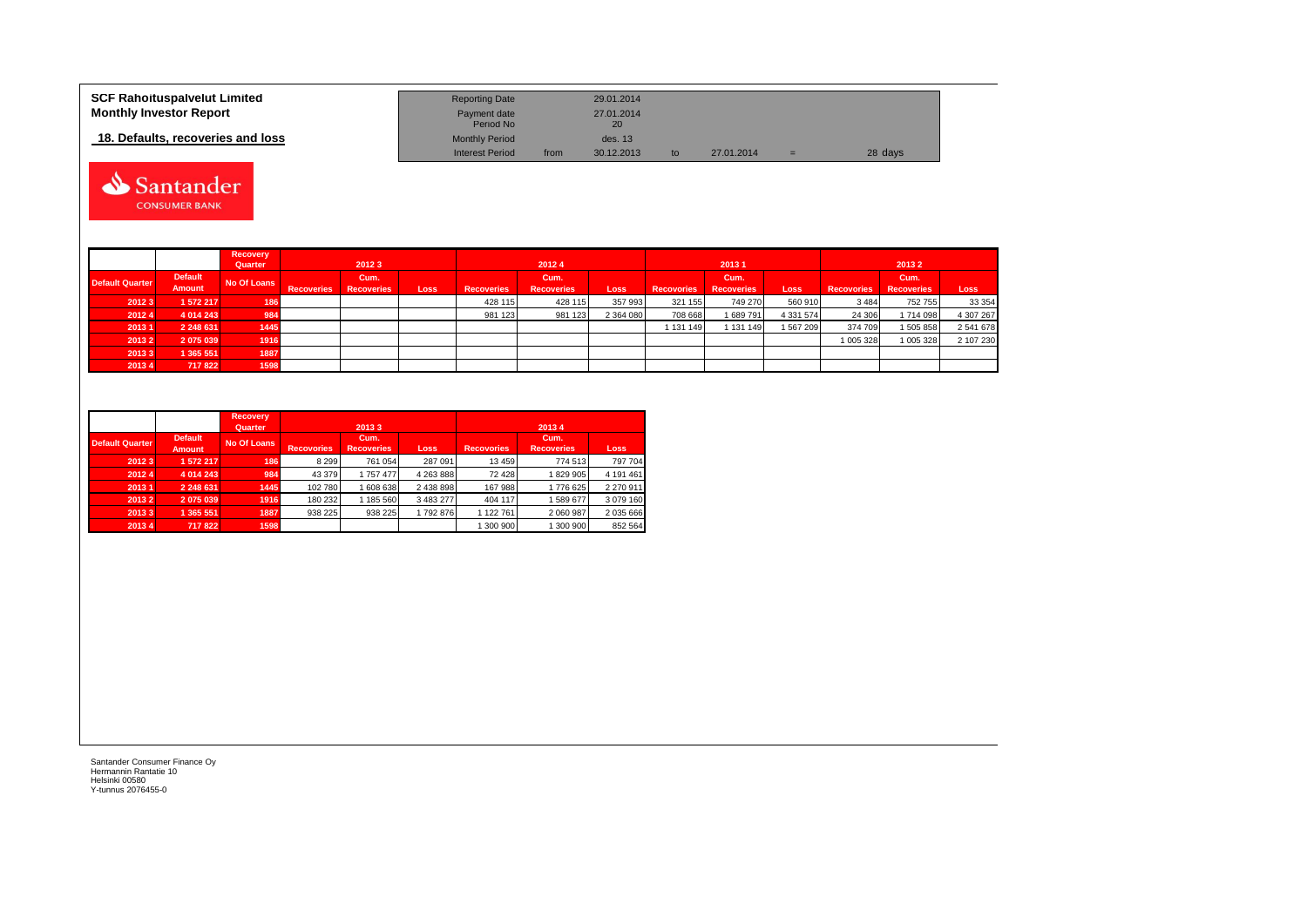| <b>SCF Rahoituspalvelut Limited</b><br><b>Monthly Investor Report</b>                                                                                                                                                                                                                                      |                                              | <b>Reporting Date</b><br>Payment date                                                                                                                                             | 29.01.2014<br>27.01.2014    |    |            |     |         |
|------------------------------------------------------------------------------------------------------------------------------------------------------------------------------------------------------------------------------------------------------------------------------------------------------------|----------------------------------------------|-----------------------------------------------------------------------------------------------------------------------------------------------------------------------------------|-----------------------------|----|------------|-----|---------|
| 19. Priority of Payments                                                                                                                                                                                                                                                                                   |                                              | Period No<br><b>Monthly Period</b><br><b>Interest Period</b><br>from                                                                                                              | 20<br>des. 13<br>30.12.2013 | to | 27.01.2014 | $=$ | 28 days |
| N<br>Santander<br><b>CONSUMER BANK</b>                                                                                                                                                                                                                                                                     |                                              |                                                                                                                                                                                   |                             |    |            |     |         |
| <b>Purchaser Priority of Payments</b>                                                                                                                                                                                                                                                                      |                                              |                                                                                                                                                                                   |                             |    |            |     |         |
| Purchaser Available Distribution Amount                                                                                                                                                                                                                                                                    | $+$                                          | 10 276 779,11 EUR                                                                                                                                                                 |                             |    |            |     |         |
| Senior Expenses                                                                                                                                                                                                                                                                                            |                                              | 6 211,67 EUR                                                                                                                                                                      |                             |    |            |     |         |
| Servicing Fee                                                                                                                                                                                                                                                                                              |                                              | 77 906,54 EUR                                                                                                                                                                     |                             |    |            |     |         |
| Interest on Loan to Issuer                                                                                                                                                                                                                                                                                 |                                              | 699 204,90 EUR                                                                                                                                                                    |                             |    |            |     |         |
| Principal on Loan to Issuer                                                                                                                                                                                                                                                                                |                                              | 9 493 456,00 EUR                                                                                                                                                                  |                             |    |            |     |         |
| Principal on Purchaser Subordinated Loan                                                                                                                                                                                                                                                                   |                                              | <b>EUR</b><br>$\sim$                                                                                                                                                              |                             |    |            |     |         |
| <b>Issuer Priority of Payments</b><br><b>Issuer Available Distribution Amount</b><br>Senior Expenses<br>Net Swap Payments<br>Interest Notes Class A<br>Payments to Liquidity Provider<br>Principal Payments on Class A<br>Interest Notes Class B<br>Principal Payments Class B<br>Payments to Reserve Fund | $\ddot{}$                                    | 14 387 807,69 EUR<br>6 003,34 EUR<br>246817,6381 EUR<br>56 336,00 EUR<br><b>EUR</b><br>$\sim$<br>9 493 456,00 EUR<br>82 704,00 EUR<br><b>EUR</b><br>$\sim 10$<br>3 904 508,85 EUR |                             |    |            |     |         |
| Interest Issuer Subordinated Loan<br>Principal Issuer Subordinated Loan                                                                                                                                                                                                                                    |                                              | 295 334,68 EUR<br><b>EUR</b><br>$\sim$                                                                                                                                            |                             |    |            |     |         |
| <b>Termination Payment Swap Counterparty</b>                                                                                                                                                                                                                                                               |                                              | <b>EUR</b><br>$\sim$                                                                                                                                                              |                             |    |            |     |         |
| Payment to Purchaser                                                                                                                                                                                                                                                                                       |                                              | 302 647,18 EUR                                                                                                                                                                    |                             |    |            |     |         |
| <b>Purchaser Priority of Payments: Second Pass</b><br><b>Available Distribution Amount</b><br>Servicer Advance Fund Replenishment<br>Interest on Purchaser Subordinated Loan (SAF)<br>Principal on Purchaser Subordinated Loan (SAF)<br>Payment of residual funds to Seller                                | $\ddot{}$<br>$\overline{\phantom{a}}$<br>$=$ | 302 647,18 EUR<br><b>EUR</b><br>$\sim$<br>251,38 EUR<br><b>EUR</b><br>$\sim$<br>302 395,80 EUR                                                                                    |                             |    |            |     |         |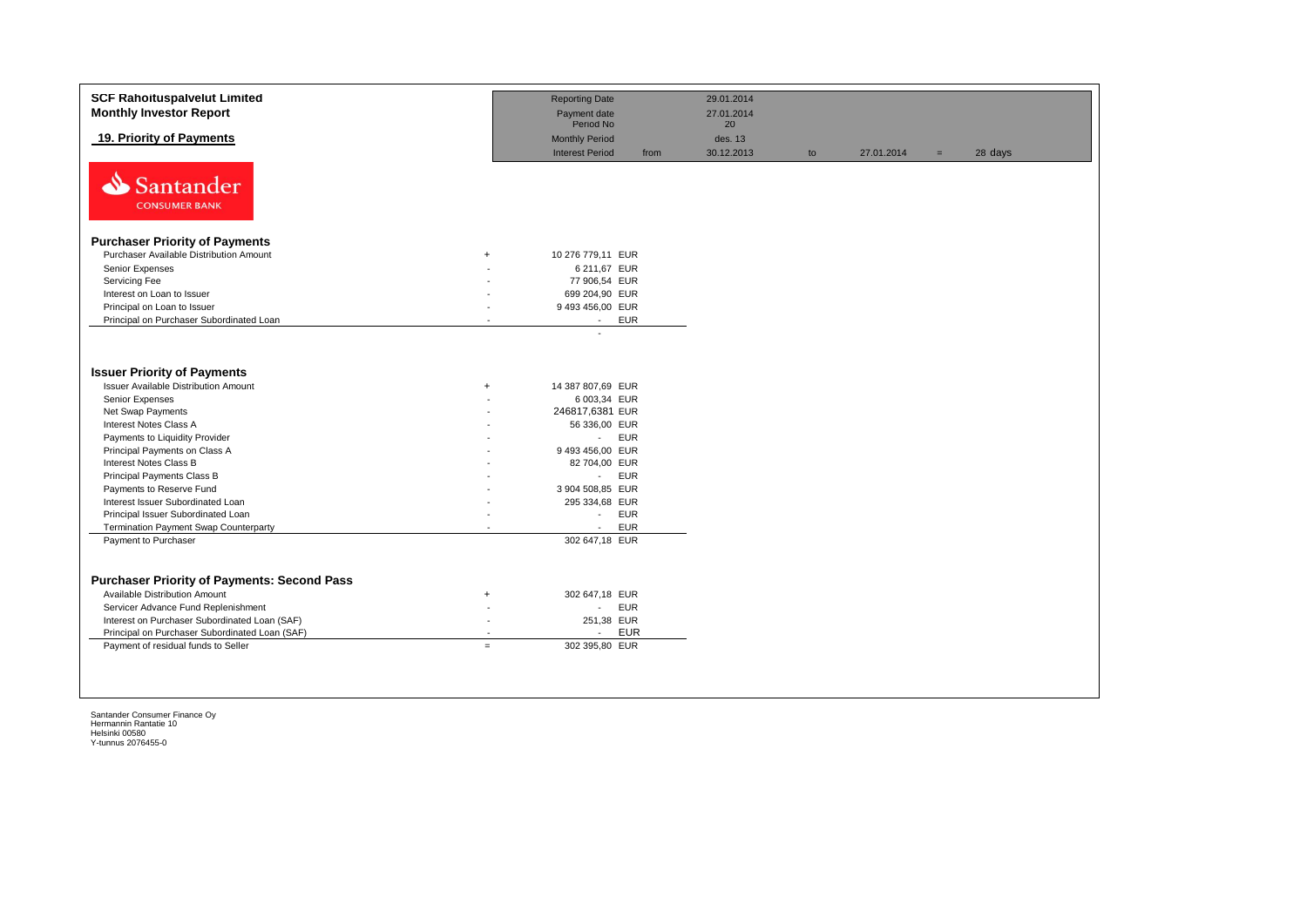| <b>SCF Rahoituspalvelut Limited</b><br><b>Monthly Investor Report</b><br><b>20. Transaction Costs</b> |                                        | <b>Reporting Date</b><br>Payment date<br>Period No<br><b>Monthly Period</b> | 29.01.2014<br>27.01.2014<br>20<br>des. 13 |                  |                |  |
|-------------------------------------------------------------------------------------------------------|----------------------------------------|-----------------------------------------------------------------------------|-------------------------------------------|------------------|----------------|--|
|                                                                                                       |                                        | <b>Interest Period</b><br>from                                              | 30.12.2013                                | 27.01.2014<br>to | 28 days<br>$=$ |  |
| Santander<br><b>CONSUMER BANK</b>                                                                     |                                        |                                                                             |                                           |                  |                |  |
| <b>Transaction Costs</b>                                                                              | <b>All Notes</b>                       | <b>Class A</b>                                                              | <b>Class B</b>                            |                  |                |  |
| Senior Expenses                                                                                       | 6 211,67 EUR                           |                                                                             |                                           |                  |                |  |
| Interest accrued for the Period                                                                       | 139 040,00 EUR                         | 56 336,00 EUR                                                               | 82 704,00 EUR                             |                  |                |  |
| Cumulative Interest accrued                                                                           | 6 436 357,00 EUR                       | 4 631 974,00 EUR                                                            | 1804 383,00 EUR                           |                  |                |  |
| <b>Interest Payments</b>                                                                              | 139 040,00 EUR                         | 56 336,00 EUR                                                               | 82 704,00 EUR                             |                  |                |  |
| <b>Cumulative Interest Payments</b>                                                                   | 6 436 357,00 EUR                       | 4 631 974,00 EUR                                                            | 1804 383,00 EUR                           |                  |                |  |
| Interest accrued on Subordinated Loans for the Period                                                 | 295 586,06 EUR                         |                                                                             |                                           |                  |                |  |
| Cumulative Interest accrued on Subordinated Loans                                                     | 3702 085,49 EUR                        |                                                                             |                                           |                  |                |  |
| Interest Payments on Subordinated Loans                                                               | 295 586,06 EUR                         |                                                                             |                                           |                  |                |  |
| Cumulative Interest Payments on Subordinated Loans                                                    | 3702 085,49 EUR                        |                                                                             |                                           |                  |                |  |
| Unpaid Interest for the Period                                                                        | <b>EUR</b><br>$\overline{\phantom{a}}$ |                                                                             |                                           |                  |                |  |
| <b>Cumulative Unpaid Interest</b>                                                                     | <b>EUR</b><br>$\overline{\phantom{a}}$ |                                                                             |                                           |                  |                |  |
|                                                                                                       |                                        |                                                                             |                                           |                  |                |  |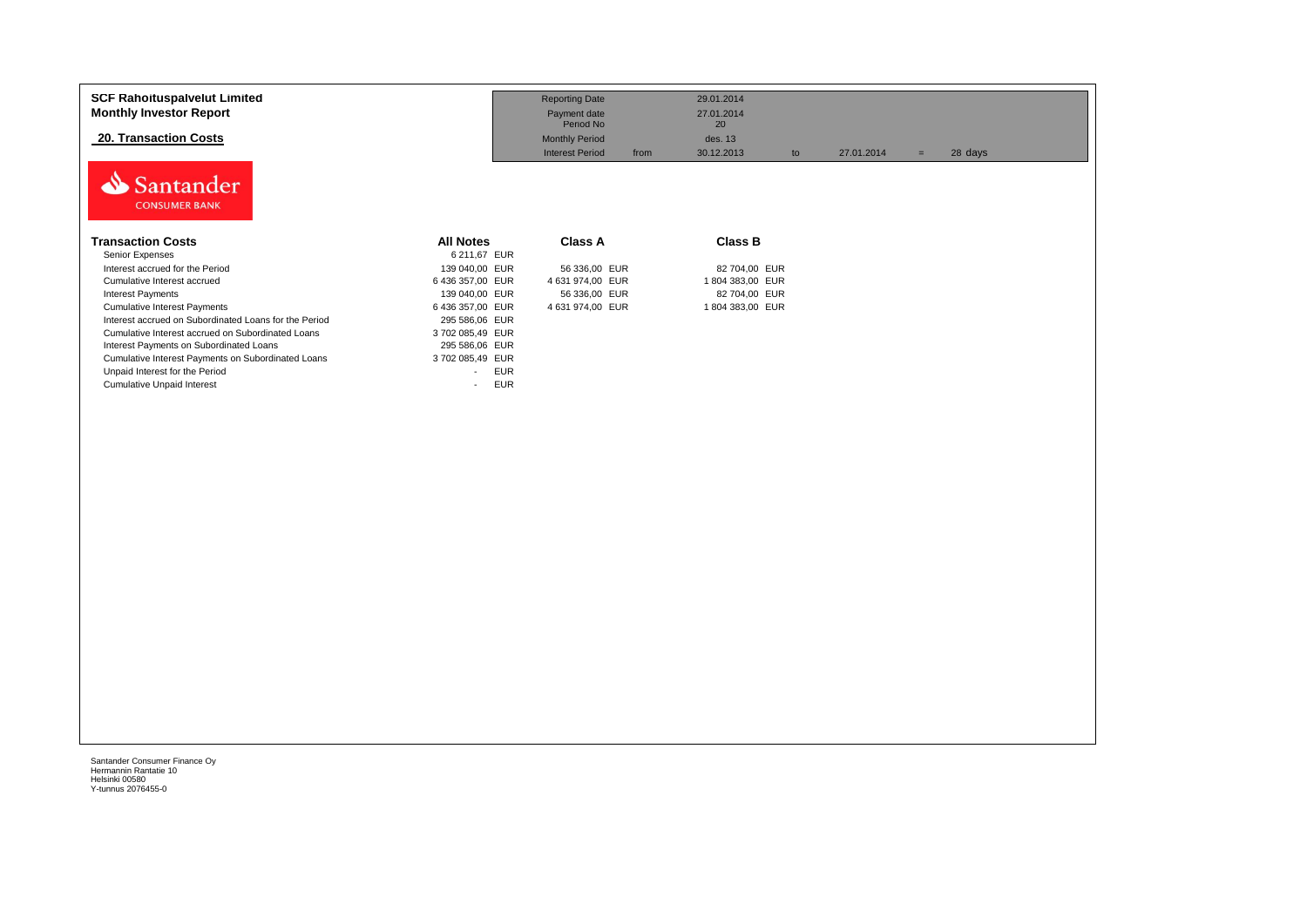| <b>SCF Rahoituspalvelut Limited</b><br><b>Monthly Investor Report</b>                                                                                                                                                   |                                                                                                                           | <b>Reporting Date</b><br>Payment date<br>Period No |      | 29.01.2014<br>27.01.2014    |    |            |     |         |
|-------------------------------------------------------------------------------------------------------------------------------------------------------------------------------------------------------------------------|---------------------------------------------------------------------------------------------------------------------------|----------------------------------------------------|------|-----------------------------|----|------------|-----|---------|
| 21. Swap Counterparty Data                                                                                                                                                                                              |                                                                                                                           | <b>Monthly Period</b><br><b>Interest Period</b>    | from | 20<br>des. 13<br>30.12.2013 | to | 27.01.2014 | $=$ | 28 days |
| Santander<br><b>CONSUMER BANK</b>                                                                                                                                                                                       |                                                                                                                           |                                                    |      |                             |    |            |     |         |
| <b>Swap Counterparty Data</b><br>Swap Counterparty Provider<br>Swap Rating Trigger Breach                                                                                                                               | Banco Santander SA<br>yes                                                                                                 |                                                    |      |                             |    |            |     |         |
| Swap Collateral posted                                                                                                                                                                                                  | 691 167 EUR                                                                                                               | Based on calculations as of 17th January 2014      |      |                             |    |            |     |         |
| <b>Swap Data</b><br>Swap Type<br>Swap Average Performing Balance<br>1M Euribor (Notes, Swap)<br>Gross Amount Due to Swap Counterparty<br>Gross Amount Due from Swap Counterparty<br>Net Amount Due to Swap Counterparty | Fixed Floating Interest Rate Swap<br>134 897 319,97 EUR<br>0,2320 %<br>705 208,24 EUR<br>458 390,60 EUR<br>246 817,64 EUR |                                                    |      |                             |    |            |     |         |
|                                                                                                                                                                                                                         |                                                                                                                           |                                                    |      |                             |    |            |     |         |
|                                                                                                                                                                                                                         |                                                                                                                           |                                                    |      |                             |    |            |     |         |
|                                                                                                                                                                                                                         |                                                                                                                           |                                                    |      |                             |    |            |     |         |
|                                                                                                                                                                                                                         |                                                                                                                           |                                                    |      |                             |    |            |     |         |
|                                                                                                                                                                                                                         |                                                                                                                           |                                                    |      |                             |    |            |     |         |
|                                                                                                                                                                                                                         |                                                                                                                           |                                                    |      |                             |    |            |     |         |
|                                                                                                                                                                                                                         |                                                                                                                           |                                                    |      |                             |    |            |     |         |
| Santander Consumer Finance Oy<br>Hermannin Rantatie 10<br>Helsinki 00580                                                                                                                                                |                                                                                                                           |                                                    |      |                             |    |            |     |         |

Helsinki 00580 Y-tunnus 2076455-0